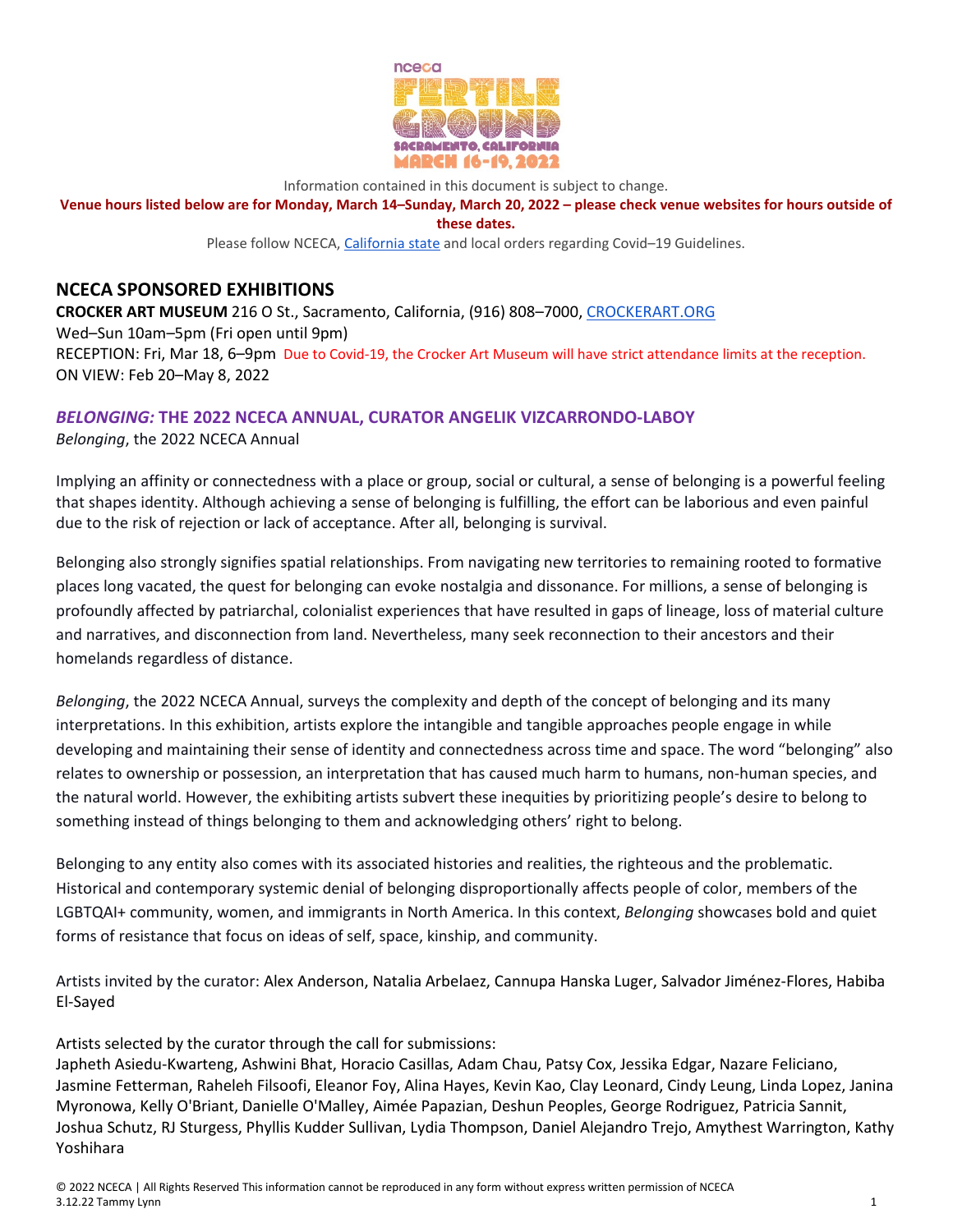### **UNIVERSITY LIBRARY GALLERY, CALIFORNIA STATE UNIVERSITY, SACRAMENTO**

(Located on the first floor of the Library – find map and parking here) 6000 J St., Sacramento, California, 916-278-6898, CSUS.EDU/UNIVERSITY–GALLERIES/ Mon–Fri 10am–5pm (Fri open until 9pm), Sat 12–5pm RECEPTION: Fri, Mar 18, 5–8pm ON VIEW: Mar 1–Apr 15

## *2022 NCECA JURIED STUDENT EXHIBITION*

The 2022 NCECA Juried Student Exhibition runs concurrently with *Fertile Ground,* the 56th annual conference of the National Council on Education for the Ceramic Arts, Sacramento, California, March 16–19, 2022. Ceramic artists Patsy Cox and Andres Payan Estrada selected works for the exhibition. Tony Baker, Chase Barney, Amanda Barr, Danqi Cai, Daniel Clauson, Laura Dirksen, Molly Duff, Noah Greene, Danielle Hawk, Maxwell Henderson, Laura Jenels, Nick Kakavas, Yi Young Kim, Ray Lewis, Tasha Lewis, Mathew McIntyre, Paige O'Toole, Alisha Porter, Leonard Reidelbach, Logan Reynolds, Mary Rhein, Sage Rucci, Elizabeth Scott, Katie Stone, Haley Summerfield, Alex Thomure, Hye Rin Woo, Alice Zerini-Le Reste

**BLUE LINE ARTS** 405 Vernon St., Ste 100 Roseville, California, 916-783-4117, BLUELINEARTS.ORG Mon–Sun 9am–5pm (Thu open until 9pm) RECEPTION: Thu, Mar 17, 5–9pm ON VIEW: Feb 11–Mar 26

### *NCECA 2022 MULTICULTURAL FELLOWSHIP EXHIBITION,* **CURATOR SANA MUSASAMA**

The *NCECA Multicultural Fellowship Exhibition* highlights the expansive work of past NCECA Multicultural Fellows. Abiam Alvarez, Japheth Asiedu-Kwarteng, Yael Braha, Summer Brooks, Grace Gittelman, Rika Kova, Walter Moore, Neha Pullarwar, Silvia Ritterling-Alvarez, Antra Sinha, Hye Rin Woo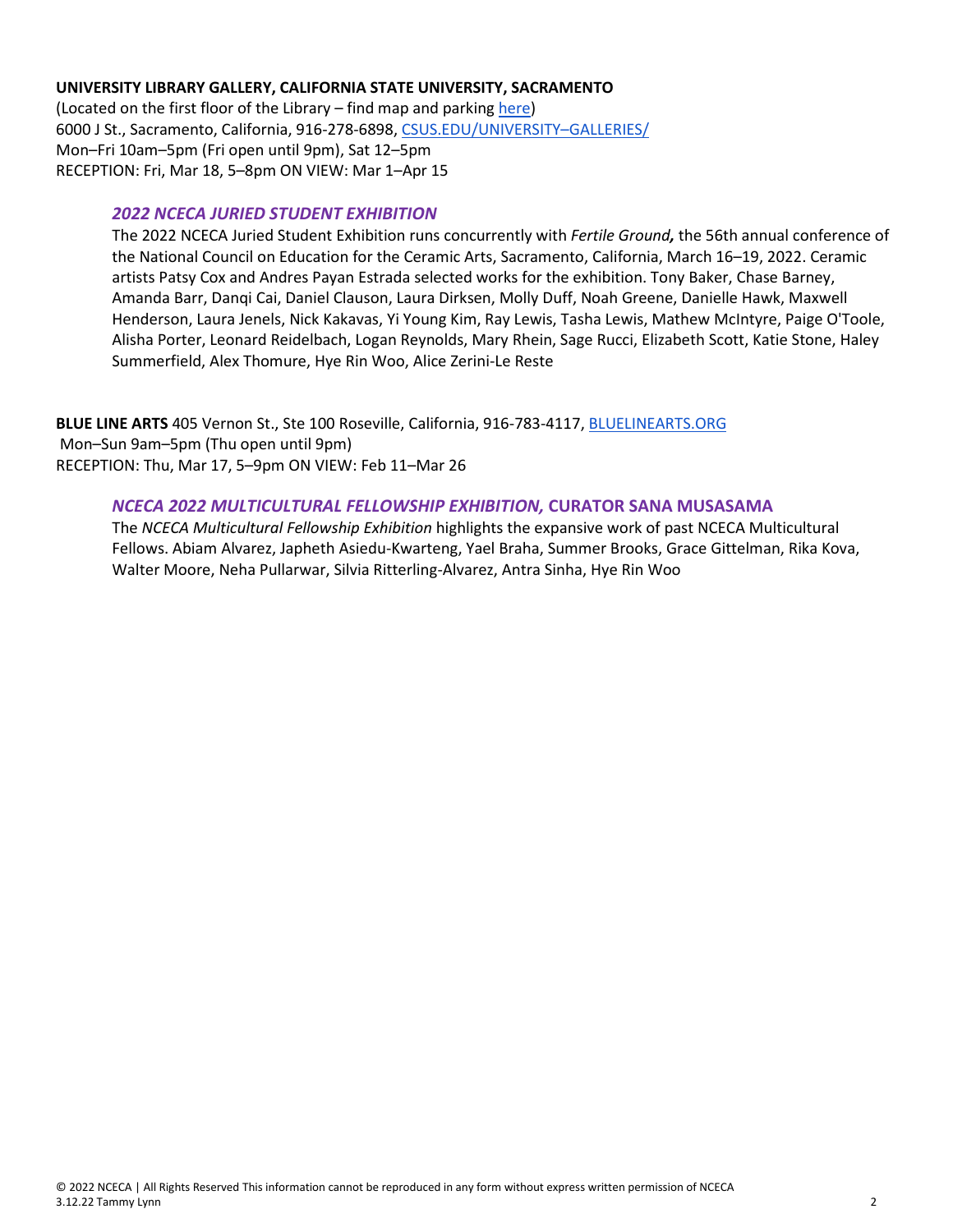## **EXHIBITIONS BY AREA**

**WALKING DISTANCE SAFE CREDIT UNION CONVENTION CENTER** 1400 J St, Sacramento, California

SAFECREDITUNIONCONVENTIONCENTER.COM

Wed–Fri 9 a.m.–6 p.m. ON VIEW: March 16–18 RECEPTIONS: Wed, March 16, 4:30–5:30pm

## **BALLROOM A ROOMS 2–4**

#### *25th ANNUAL NATIONAL K–12 CERAMIC EXHIBITION*

Ceramic artist John Gill selected works included in this premier annual juried ceramic competition for Kindergarten through Grade 12 (K–12) students in the US. Designed to highlight outstanding creativity with clay by school-aged youth, the exhibition takes place in a different city each year in conjunction with the annual conference of the National Council on Education for the Ceramic Arts (NCECA).

#### **MEETING ROOM 12**

#### *GROWING SEEDS: WHERE ARE THEY NOW?*

Virtual Clay Collective unites forces to create an exhibition focusing on broad cultural diversity and trajectories transitioning out of universities, flourishing into new emerging artists in the ceramic field. Organized by Dina Perlasca. Audrey An, Rice Evans, Emily Irvin, Matthew O'Reilly, Brooke Armstrong, Danielle Hawk, Ian Pemberton, Aaron Caldwell, Jennifer Masley, Marianne Chénard

### **MEETING ROOM 16**

#### *LUMINARIES*

A group exhibition featuring Northern California ceramic artists who have attained eminence and provided inspiration through their dedication towards shining a light on others at this year's NCECA conference. Organized by Ray Gonzales. Artists include Anthony Gill, Mary Catherine Bassett, Scott Parady, Rick Parsons, Marc Lancet, Ianna Frisby, Marsha Schindler, Dania Lukey, William Ishmael, Ray Gonzales, and others.

### **HYATT HOTEL** 1209 L St., Sacramento, California, 916-321-3520 HYATT.COM

Wed–Fri 9am–6pm ON VIEW: Mar 16–18 RECEPTIONS: Wed, Mar 16, 4–6:30pm

### **CARMEL ROOM A**

#### *SERENDIPITY*

This exhibition is an exploration of relationships that connect us with love, loss, friendship, and shelter using animals as subjects. The innovative installation blurs the boundaries of space, art, and experience. Rebekah Bogard

### **CARMEL ROOM B**

#### *ONE SQUARE FOOT*

Looking at the ethical consequences of humans exploiting non–human animals for consumption and interconnections between meat eating and the patriarchy, Misty Gamble and Marina Kuchinski exhibit work about chickens. Organized by Misty Gamble.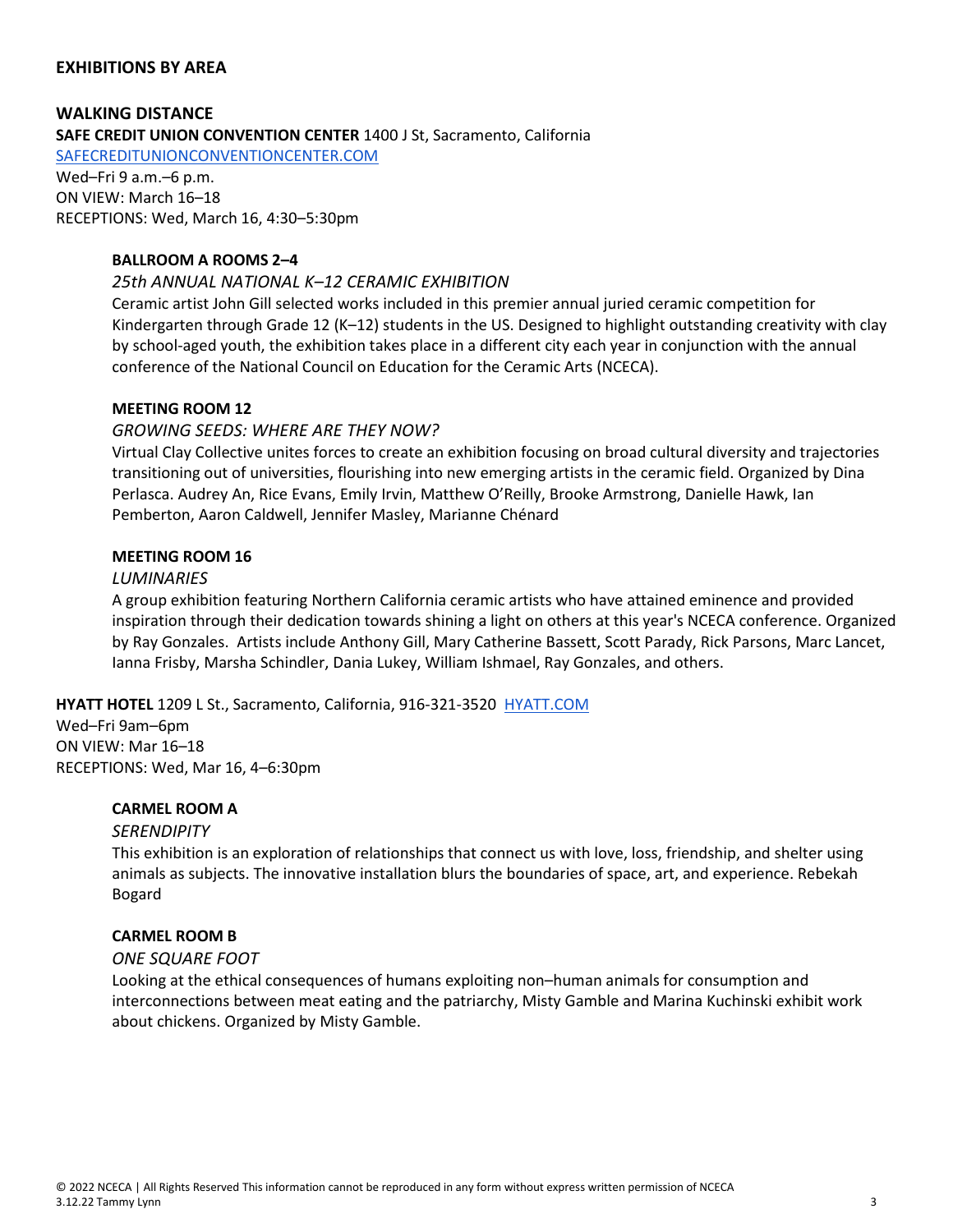## **BIG SUR B**

### *CLOUD 9*

The Cloud 9 are artists stemming from diverse communities exploring the conceptuality behind the cloud. This exhibition contextually converges the liminal states of the cloud and intersectionality of identity. Organized by Katie Stone. Katie Stone, Chelsey Albert, Austin Coudriet, Vanessa Norris, Taylor Whyte, John Shea, Tyler Quintin, J. Casey Doyle, Joe Page

**SHERATON HOTEL** 1230 J St, Sacramento, California, 916-341-3615, MARRIOTT.COM Wed–Fri 9am–6pm ON VIEW: Mar 16–18 RECEPTIONS: Wed, Mar 16, 4–6:30pm

## **BATAGLIERI ROOM**

*A FLOWER BLOOMS IN THE DESERT: INVESTIGATIONS OF AGRICULTURAL MICROCOSMS*  Eight artists respond to agriculture and its far-reaching effects through connections with California-based organizations. They engage the creative process to construct new realities, form bonds, communicate, and plan. Organized by Amanda Bury and Bridget Fairbank. Amanda Bury, Bridget Fairbank, Lindsay Rogers, Nathan Murray, Eliza Au, Carole Epp, Juan Barroso, Lauren Shapiro

## **BEAVIS ROOM**

## *RUBY O'BURKE'S LEGACY*

The Sheraton portion of this two-venue exhibition is a celebration of the unique half-century history of Ruby's Clay Studio and shows a sample of the excellence of O'Burke's studio artists. A partner exhibition is on view at Ruby's Clay Studio and Gallery in San Francisco. Organized by Ruby's Gallery Committee and juried by John Toki. Artists include Ruby O'Burke, Jeanne Friscia, Marnia Johnston, Emil Yanos, Andrew Dewitt, Barbara Vanderbeck, and others.

### **CAMPAGNO ROOM**

### *DIVINATIONS*

Inspired by the earliest known library and cuneiform clay tablets, the collaborative OortCloudX superimposes ancient Sumer onto Sacramento. Taking our cue from *divination* practices that foretell the future by scrutinizing animal viscera, we employ ceramics as a protagonist to conjure narratives of past, future, and place. Organized by Neil Forrest. John Roloff, Neil Forrest

### **DURANG ROOM**

### *NEW GENERATION*

Creativity Explored artists have the freedom to explore and independently generate bodies of artwork. New Generation brings together a selection of artists who share their vision and unique take on clay. Curated by Joseph McGovern. Andrew Bixler, Alissa Bledsoe, Peter Cordova, Ricardo Estella, Paul Gee, Alan Ku, Nubia Ortega, Miyuki Tsurukawa, Gerald Wiggins, Andrew Wong

### **FALOR ROOM**

### *VENTURA CLAY*

A survey of the dynamic contemporary ceramic art created in Ventura County by educators, students, and alumni of some of the region's academic and community clay programs. Artists include Jenchi Wu, Marianne McGrath, Alina Hayes, Carlos Kessler, Janet Neuwalder, Diana Pini, Sandra Torres, Chris Bate, Scott Chatenever, and others.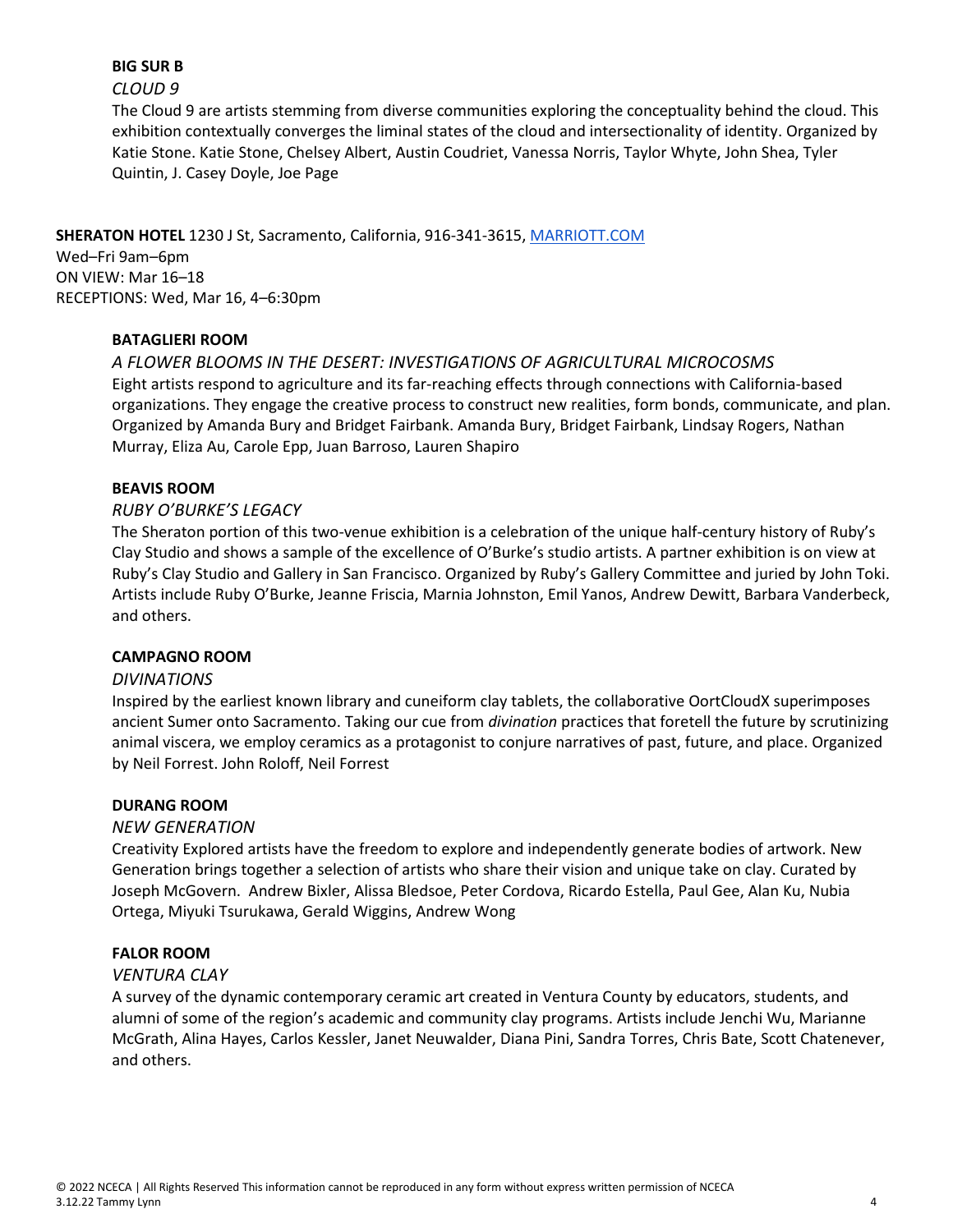#### **DELTA CONVEYANCE DESIGN AND CONSTRUCTION AUTHORITY (DCA)** 980 9th St., Ste 2400, Sacramento, California,

#### 916-616-7141 DCDCA.ORG

Tue 11am–6pm, Wed 10am–5pm, Thu 10am–12pm/3–9pm, Fri 11am–6pm, Sat 12–4pm RECEPTION: Thu, Mar 17, 5–9pm ON VIEW: Mar 15–19

#### *FERTILE EXCHANGE*

This exhibition highlights work by Taproot Collective, a group that supports each other through shared mentorship and professionalism, planting seeds for artistic expression. Presented here is an exploration of fertile exchange. Curated by Jo Lauria. Chris Gustin, Randy Johnston, Tricia McGuigan, Ruth Douzinas, Molly Peacock, Anne Traver, Diane Brown, Ruri, Bonita Klein, Victoria Hicks

**CALIFORNIA STATE LIBRARY, SACRAMENTO** 900 N St. Sacramento, California, 916-323-9843 LIBRARY.CA.GOV Mon–Fri, 9:30am–4pm (by reservation only) Online reservations: https://libraryca.libcal.com/spaces?lid=14748

#### *CULTIVATION THROUGH CLAY: THE WORK OF MARGUERITE WILDENHAIN*

Marguerite Wildenhain established the ceramic studio Pond Farm in Northern California in the 1940s. For 40 years, students were inspired by her teaching the tenets of fine pottery and nature. Curated by Forrest L. Merrill. ON VIEW: Mar 9–Apr 1

#### *PRECIOUS CARGO*

Residencies are fertile grounds for cross-discipline exploration and collaboration. At the Kohler Arts/Industry Residency, anthropologist Dr. Adrian Van Allen and artist Marnia Johnston experimented with 3–D modeling and casting techniques. Organized by Marnia Johnston. ON VIEW: Mar 14–May 1

**E STREET GALLERY** 1115 E Street Sacramento, California, 916-833-5403, E–STREET–GALLERY.BUSINESS.SITE Tue–Sun 10am–5pm (Fri open until 9pm) RECEPTION: Fri, Mar 18, 5–9pm ON VIEW: Mar 15–20

#### *Body Image*

Showcases sculptural works of ten artists who reimagine the figure in various styles, ranging from surreal and highly stylized interpretations to extraordinarily realistic approaches. Organized by Hannah Pierce and Clarissa Pezone. Soojin Choi, Kourtney Stone, Autumn Veggiemon Wallace, Jason Briggs, Yana Payusova, Joann Quiñones, Doug Jeck, George Rodriguez, Clarissa Pezone, Hannah Pierce

**B. SAKATA GARO** 923 20th St., Sacramento, California, 916-447-4276, bsakatagaro.com Tue 12–6pm, Wed 10–5pm, Thu–Sat 12–6pm (Fri open until 9pm) ON VIEW: Mar 2–Apr 2

#### *MELCHERT, SHAW, AND BRADY*

b. sakata garo mines the fertile ground of age and experience with an artist group of Northern California's most esteemed veteran clay artists. Curated by Barry Sakata. James Melchert, Richard Shaw, Robert Brady.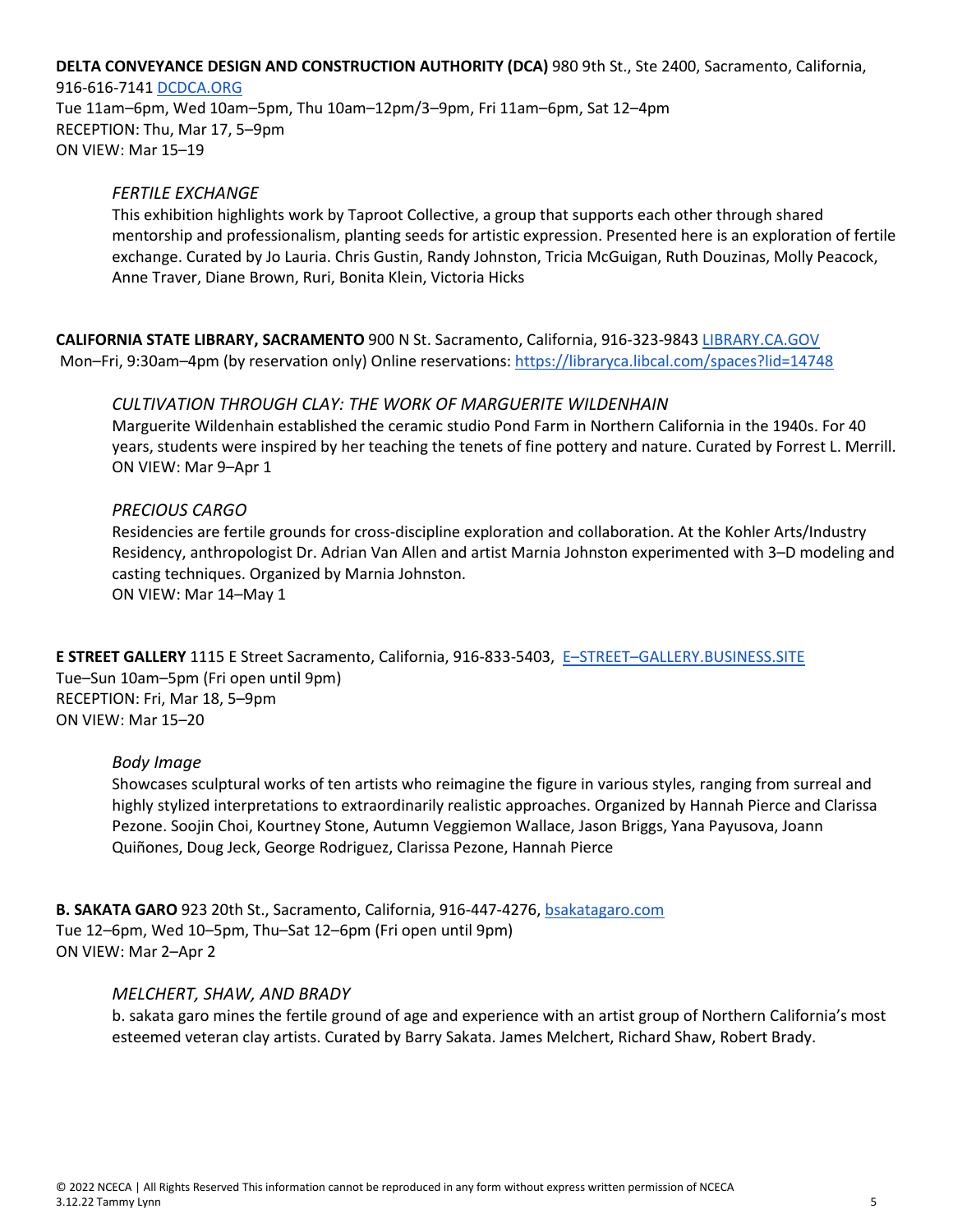### **CALIFORNIA MUSEUM** 1020 O St., Sacramento, CA, 916-653-7524, Californiamuseum.Org

#### Wed–Sun 10am–5pm

ON VIEW: Feb 17–May 15 Admission to the Viola Frey exhibition is free to NCECA attendees. Half-price admission (\$5) for attendees who wish to visit the rest of the museum galleries. NARM cardholders receive complimentary access.

## *DISTINCTLY HER OWN: SCULPTURES BY VIOLA FREY*

This exhibition highlights Viola Frey's (1933–2004) iconic artistic style using a range of techniques and her mature sculptures, which reflect timelessness and fragility. Curated by Cynthia de Bos.

**CASA DE ESPAÑOL** 1101 R Street, Sacramento, California, 916-346-4535, CASADEESPANOL.ORG Mon–Fri 12–7:30pm, Sat–Sun 12–6pm ON VIEW: Mar 14–20

### *EXPLORE ARTE*

Explore the fantastic range of Latinx clay art. Curated by Casa de Español. Artists include locals: Gabriel Isaiah Gonzales, Freddy Santana, Daniel Alejandro Trejo and Ecuadorian artist, Cristian Velastegui

**ARTHOUSE** 1021 R St., Sacramento, CA, 916-804-4961, ARTHOUSEONR.COM Tue–Sat 10am–4pm (Wed open until 5pm; Fri open until 9pm), Sun 10am–2pm RECEPTION: Fri, Mar 18, 5–9pm ON VIEW: Mar 12–Apr 2

### *BOUNTIFUL*

Five artists, each with their distinct heritage and voice, have all found inspiration as educators. They appreciate the bounty of living and teaching in this fertile valley of diversity. Curated by Merle Axelrad and ARTHOUSE. Sandy Fong Whetstone, Frankie Hansbearry, Maggie Jimenez, Robert Schumacher, Sonya Peterson Schumacher

**SPARROW GALLERY** (In ARTHOUSE on R) 1021 R St., Sacramento, California, 916-639-0436, SPARROWGALLERY.COM Tue–Sat 10am–4pm (Wed open until 5pm; Fri open until 9pm), Sun 10am–2pm RECEPTION: Fri, Mar 18, 5–9pm ON VIEW: Mar 12–Apr 1

### *SEISMIC STATE: CALIFORNIA CERAMICS*

As much as we crave stability, are we not also drawn to change and shake-ups? This show celebrates new, fresh, and groundbreaking sculptural and functional work by artists living and working in the state today. Juried by Beth Ann Gerstein. Ashwini Bhat, Wanxin Zhang, Kim Tucker, Keiko Fukazawa, Adam Shiverdecker, Ben Medansky, Cheryl Ann Thomas, Crystal Morey, Kristen Morgin, and others. Organized by Sparrow Gallery & Association of Clay and Glass Artists of California.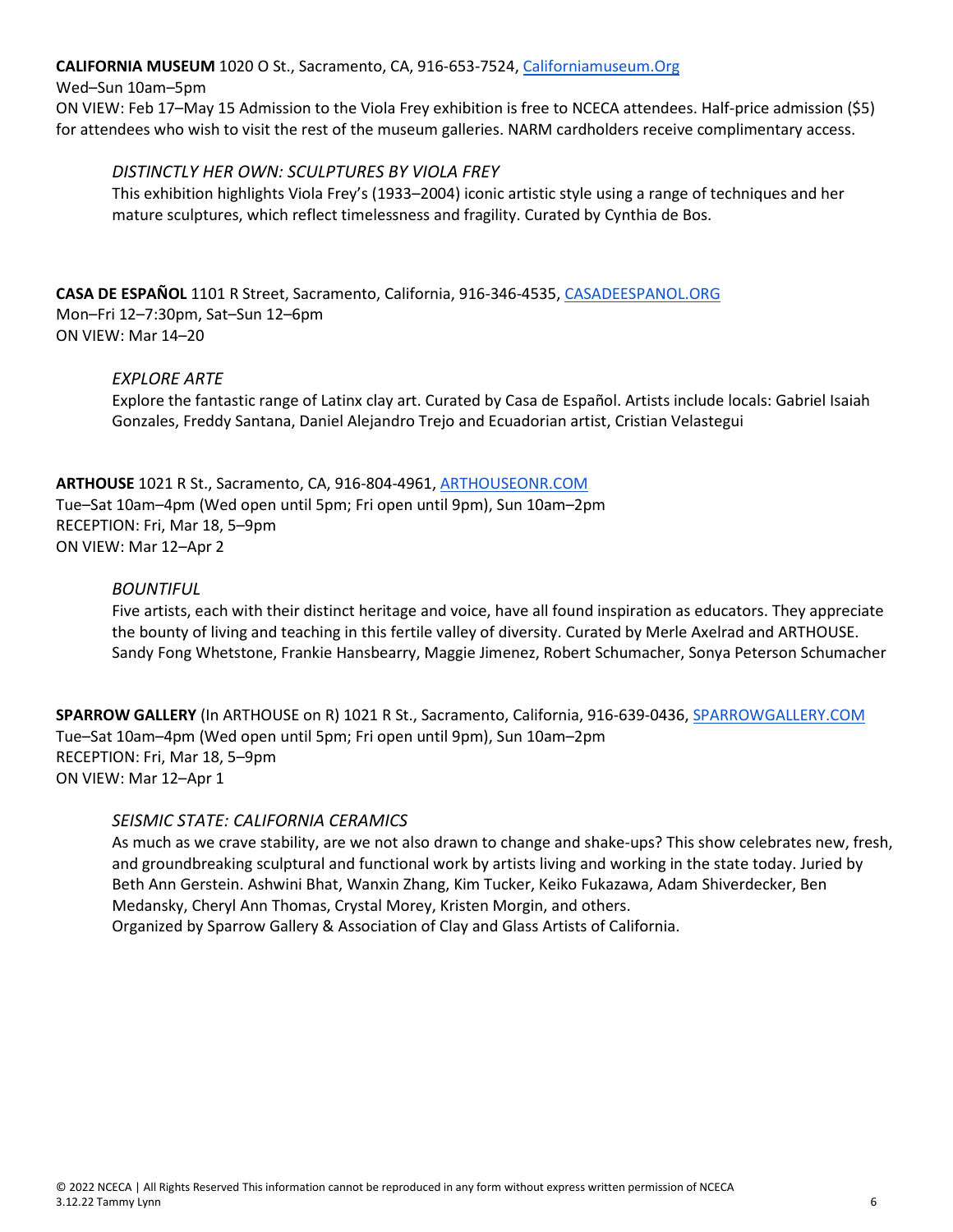**ELLIOTT FOUTS GALLERY** 1831 P St., Sacramento, California, 916-736-1429, EFGPRIVATECOLLECTIONS.COM

Tues–Fri 10am–5pm (Thu open until 9pm), Sat–Sun 11am–4pm

RECEPTION: Thu, March 17, 5–7pm (with talks by jurors Hamish Jackson, Cooper Jeppesen, John Neely, and guest artist Pete Pinnell)

## *JURIED FUNCTIONAL TEAPOT SHOW II*

A juried selection of world-class teapots, including work by the jurors and guest artist Pete Pinnell. Organized by Hamish Jackson. Mary Cotterman, Elisa Helland-Hansen, Sandy Lockwood, Ted Neal, Inge Nielsen, Reid Ozaki, Sean Scott, Annie Schliffer, Petr Sklenička, Augusta Smith. ON VIEW: Mar 13–20

## *NEW CERAMICS*

A group exhibition featuring work by Karen Shapiro, Jeff Nebeker, Julie Clements, and others. Curated by the Elliott Fouts Gallery. ON VIEW: Mar 5–31

**GROUNDSWELL GALLERY** 2508 J St, Sacramento, California, 530-320-6423, GROUNDSWELLART.COM Mon–Sun 10am–5pm (Fri open until 9pm) RECEPTION: Fri, Mar 18, 5–9pm ON VIEW: Mar 4–26

## *SPONTANEOUS RESPONSE: THE INNOVATIVE CERAMICS OF DON REITZ*

The exhibition spans the breadth of Don Reitz's career. From early functional pieces to later sculptural masterpieces, the 78 works in the exhibition spotlight Reitz's innovative approach to clay. Curated by Chris Rupp.

## **MIDTOWN SACRAMENTO**

**ANTIQUITÉ MAISON PRIVÉE** 2114 P St., Sacramento, California, 951-538-9494 ANTIQUITEMIDTOWN.COM Wed 10am–5pm, Thu–Fri 10am–9pm, Sat 10am–5pm RECEPTION AND WINE TASTING: Fri, Mar 18, 5–9pm ON VIEW: Mar 16–19

## *EARTHLY DELIGHTS: FARM TO TABLE POTTERY AND CUP SHOW*

*The exhibition is a c*elebration of potters and their imaginative tableware to highlight the Farm to Fork movement, which began in Northern California. Artists will also exhibit a wide variety of cups for sale. Curated by Mary Beierle and Cj Jilek. Artists include Lorna Meaden, Sandra Torres, CJ Niehaus, Bobby Free, Careen Stoll, Susie Rubenstein, Wendy Eggerman, Andrew 'Augusta' Smith, Mandy Stigant, Kristen Erickson, and others.

*COBB MOUNTAIN RESIDENT ARTIST'S EXHIBITION: OUT OF ASHES COME BEAUTY AND LIFE* Potters and sculptors from the Cobb Mountain Art and Ecology Project present work fired in various techniques, including salt, soda, and wood. Curated by Mary Beierle and Cj Jilek. Anna Vaughan, Casey Burton, Darren Cockrell, Jonah Fleeger, Jules Stout, Josette Patterson, Matt Sloan, William McKinney, Jacques Adams

## *EARTHSCAPES: INVESTIGATIONS INTO CALIFORNIA'S FLORA, FAUNA, AND TERRAIN*

This exhibition brings together ceramic artists working in a variety of clays and firing techniques. These artists explore the unique terrain, flora, and fauna of California. Organized by Mary Beierle and Cj Jilek. Cj Jilek, Gina Lawson Egan, Grayson Fair, Heidi Kreitchet, Mary Beierle, Mitch Springer, Scott Parady, Scott Ross, Alberto Lozano Ruvalcaba, Anna Vaughan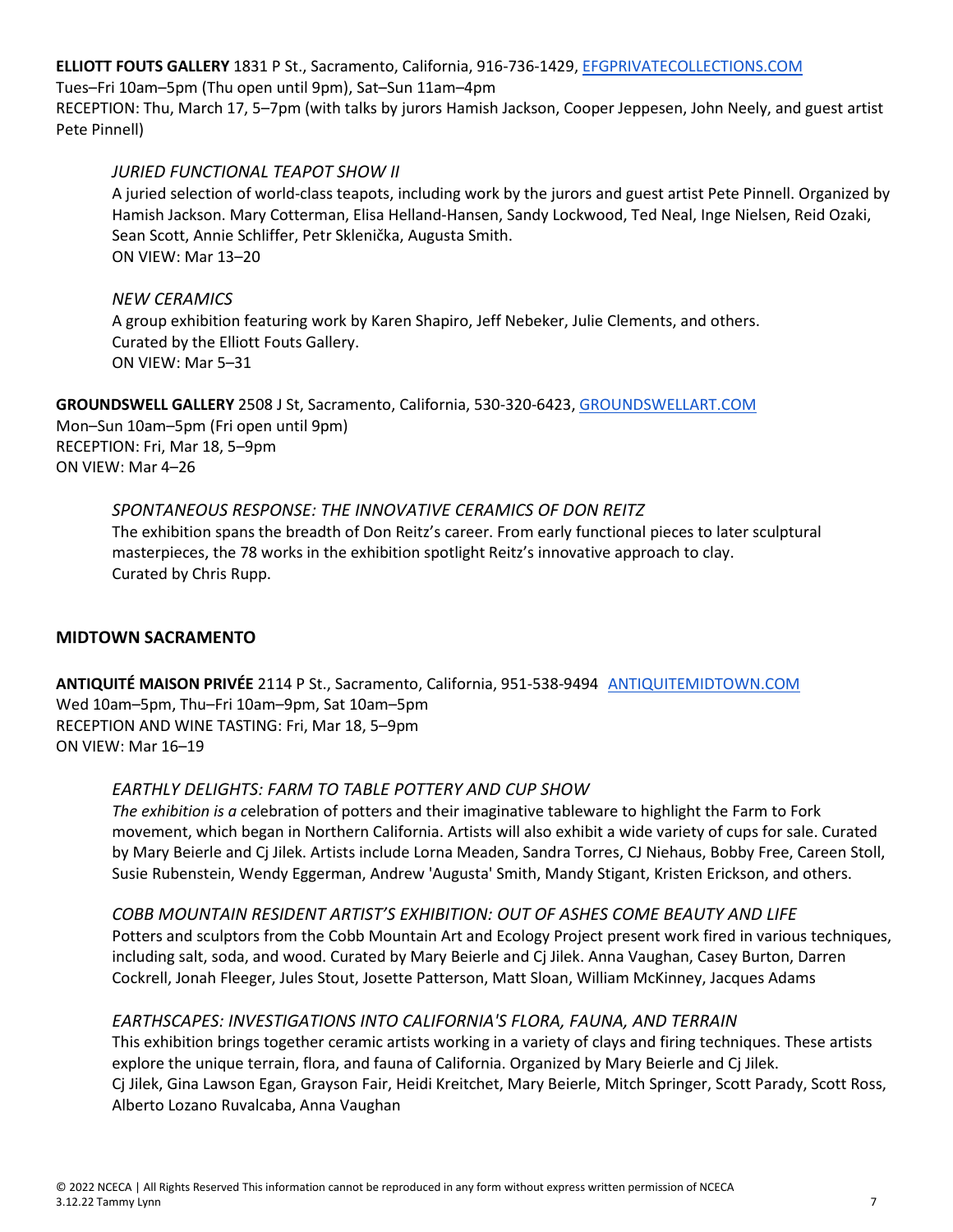**AXIS GALLERY** 625 S St., Sacramento, California, 916-303-3536, AXISGALLERY.ORG Tue–Sun 12–5pm (Wed open at 10am; Fri close at 9pm) RECEPTION: Fri, Mar 18, 5–9pm ON VIEW: Mar 4–27

## **MAIN GALLERY**

### *FRAGMENTS*

A solo exhibition by Gabriel Isaiah Gonzales of constructed male and female torsos. These are then deconstructed through a series of elaborate steps of water and fire.

#### **EAST WING GALLERY**

*WATER*

Trompe l'oeil sculptures of water in unlikely forms. This universally recognized and expected element in the improbable form of a brick or ship or more is what this artist explores. Ray Gonzales

**VERGE CENTER FOR THE ARTS** 625 S St., Sacramento, California, 916-448-2985, VERGEART.COM Thu–Sat 11am–5pm (Wed open at 10am, Fri close at 9pm), Sun 12–5pm RECEPTION: Fri, Mar 18, 5–9pm ON VIEW: Mar 12–May 14

### *NO END IN SIGHT*

Curated by Daniel Alejandro Trejo, the exhibition is a cross-disciplinary inquiry into contemporary clay and its relationship with developing works that reconcile intertwined personal biographies, memories, and socioenvironmental impact. Debra Broz, Cathy Lu, Paolo Mentasti, Cristina Tufiño, Jordan Wong

**CALIFORNIA STAGE, Courtyard Gallery** 1719 25th St., Sacramento, California, 916-205-3874, WWW.CALSTAGE.ORG Tue 1–5pm, Wed 10am–5pm, Thu–Fri 11am–5pm, Sat 11am–5pm. RECEPTION: Fri, Mar 18, 4–7pm ON VIEW: Mar 12–19

### *TILTH AND TIDE: MARIAN BAKER AND RUCHIKA MADAN*

The exhibition highlights two distinctive approaches in functional pottery form and surface, with imagery exploring the wondrous biology and fecundity of land and sea. Organized by Marian Baker.

**CALIFORNIA STAGE, R2** 1725 25th St., Sacramento, California, 916-600-9536, WWW.CALSTAGE.ORG Wed–Sun 10am–5pm RECEPTION: Fri, Mar 18, 4–7pm ON VIEW: Mar 16–20

### *LORETTA MONTIEL, CERAMIC ARTIST*

I wish to display the best of my pieces in order to celebrate my vision and those of my instructors. My forms and colors bear witness to their heritage, as well as the developing edge of contemporary art.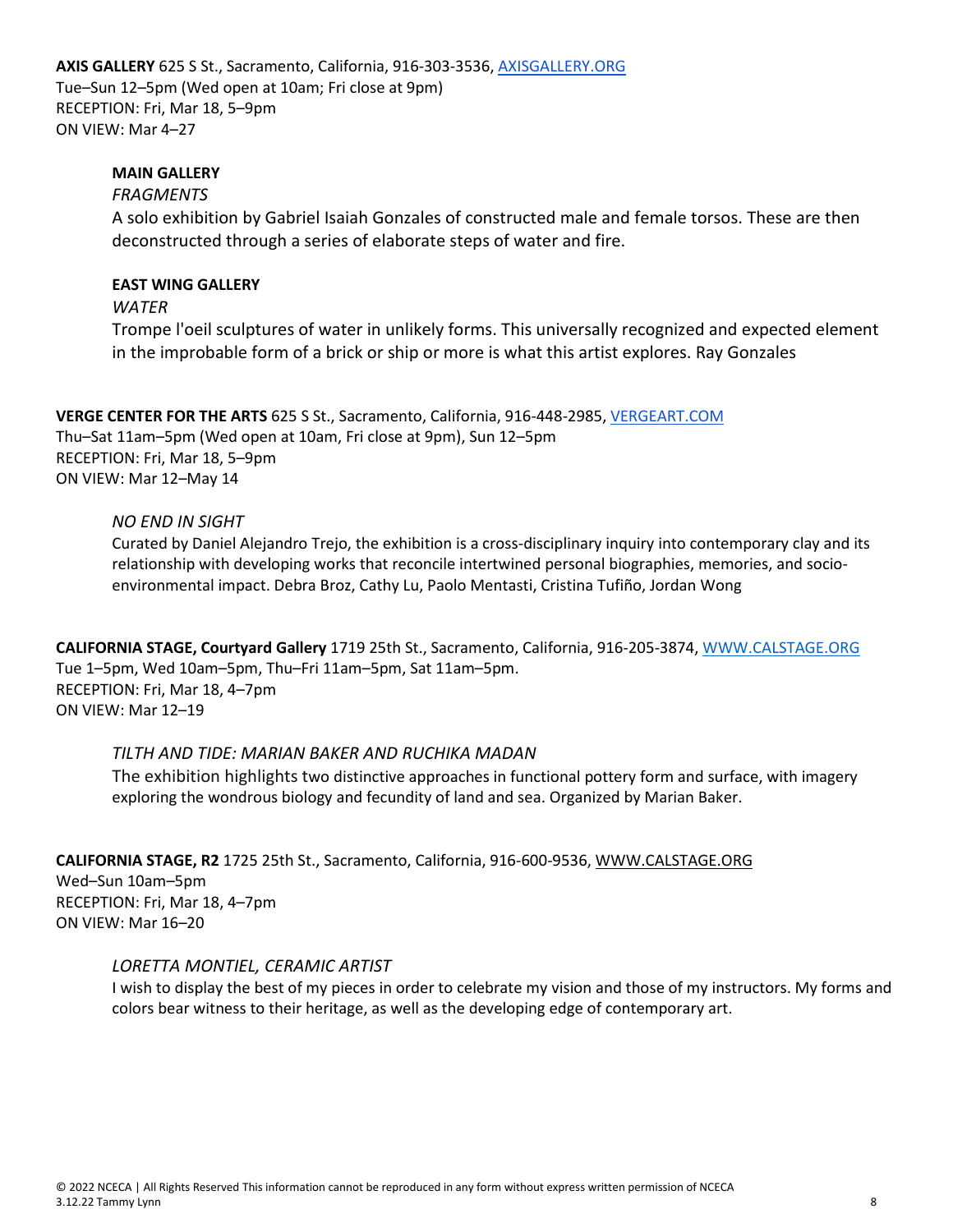**CROCKER ART MUSEUM** 216 O St., Sacramento, California, (916) 808–7000, CROCKERART.ORG Wed–Sun 10am–5pm (Fri open until 9pm) RECEPTION: Fri, Mar 18, 6–9pm Due to Covid-19, the Crocker Art Museum will have strict attendance limits at the reception. ON VIEW: Feb 20–May 8, 2022

## *BELONGING:* **THE 2022 NCECA ANNUAL, CURATOR ANGELIK VIZCARRONDO-LABOY**

Implying an affinity or connectedness with a place or group, social or cultural, a sense of belonging is a powerful feeling that shapes identity. Although achieving a sense of belonging is fulfilling, the effort can be laborious and even painful due to the risk of rejection or lack of acceptance. After all, belonging is survival.

Belonging also strongly signifies spatial relationships. From navigating new territories to remaining rooted to formative places long vacated, the quest for belonging can evoke nostalgia and dissonance. For millions, a sense of belonging is profoundly affected by patriarchal, colonialist experiences that have resulted in gaps of lineage, loss of material culture and narratives, and disconnection from land. Nevertheless, many seek reconnection to their ancestors and their homelands regardless of distance.

*Belonging*, the 2022 NCECA Annual, surveys the complexity and depth of the concept of belonging and its many interpretations. In this exhibition, artists explore the intangible and tangible approaches people engage in while developing and maintaining their sense of identity and connectedness across time and space. The word "belonging" also relates to ownership or possession, an interpretation that has caused much harm to humans, non-human species, and the natural world. However, the exhibiting artists subvert these inequities by prioritizing people's desires to belong to something instead of things belonging to them and acknowledging others' right to belong.

Belonging to any entity also comes with its associated histories and realities, the righteous and the problematic. Historical and contemporary systemic denial of belonging disproportionally affects people of color, members of the LGBTQAI+ community, women, and immigrants in North America. In this context, *Belonging* showcases bold and quiet forms of resistance that focus on ideas of self, space, kinship, and community.

Artists invited by the curator: Alex Anderson, Natalia Arbelaez, Cannupa Hanska Luger, Salvador Jiménez-Flores, Habiba El-Sayed.

### Artists selected by the curator through the call for submissions:

Japheth Asiedu-Kwarteng, Ashwini Bhat, Horacio Casillas, Adam Chau, Patsy Cox, Jessika Edgar, Nazare Feliciano, Jasmine Fetterman, Raheleh Filsoofi, Eleanor Foy, Alina Hayes, Kevin Kao, Clay Leonard, Cindy Leung, Linda Lopez, Janina Myronowa, Kelly O'Briant, Danielle O'Malley, Aimée Papazian, Deshun Peoples, George Rodriguez, Patricia Sannit, Joshua Schutz, RJ Sturgess, Phyllis Kudder Sullivan, Lydia Thompson, Daniel Alejandro Trejo, Amethyst Warrington, Kathy Yoshihara.

### *STEPHEN DE STAEBLER: MASKS AND MONUMENTAL FIGURES*

Stephen De Staebler (1933–2011) was a pivotal artist in the Bay Area Figurative and California Clay movements. An exhibition of masks and bronze figures demonstrates his unorthodox material approaches*.* ON VIEW: Nov 21, 2021–Apr 3, 2022

### *HANDS AND EARTH: CONTEMPORARY JAPANESE CERAMICS*

Featuring an in-depth selection of essential works by master Japanese ceramic artists of the last 80 years, this exhibition offers a rare opportunity to see significant examples of avant-garde approaches to clay. ON VIEW: Sep 12–Apr 24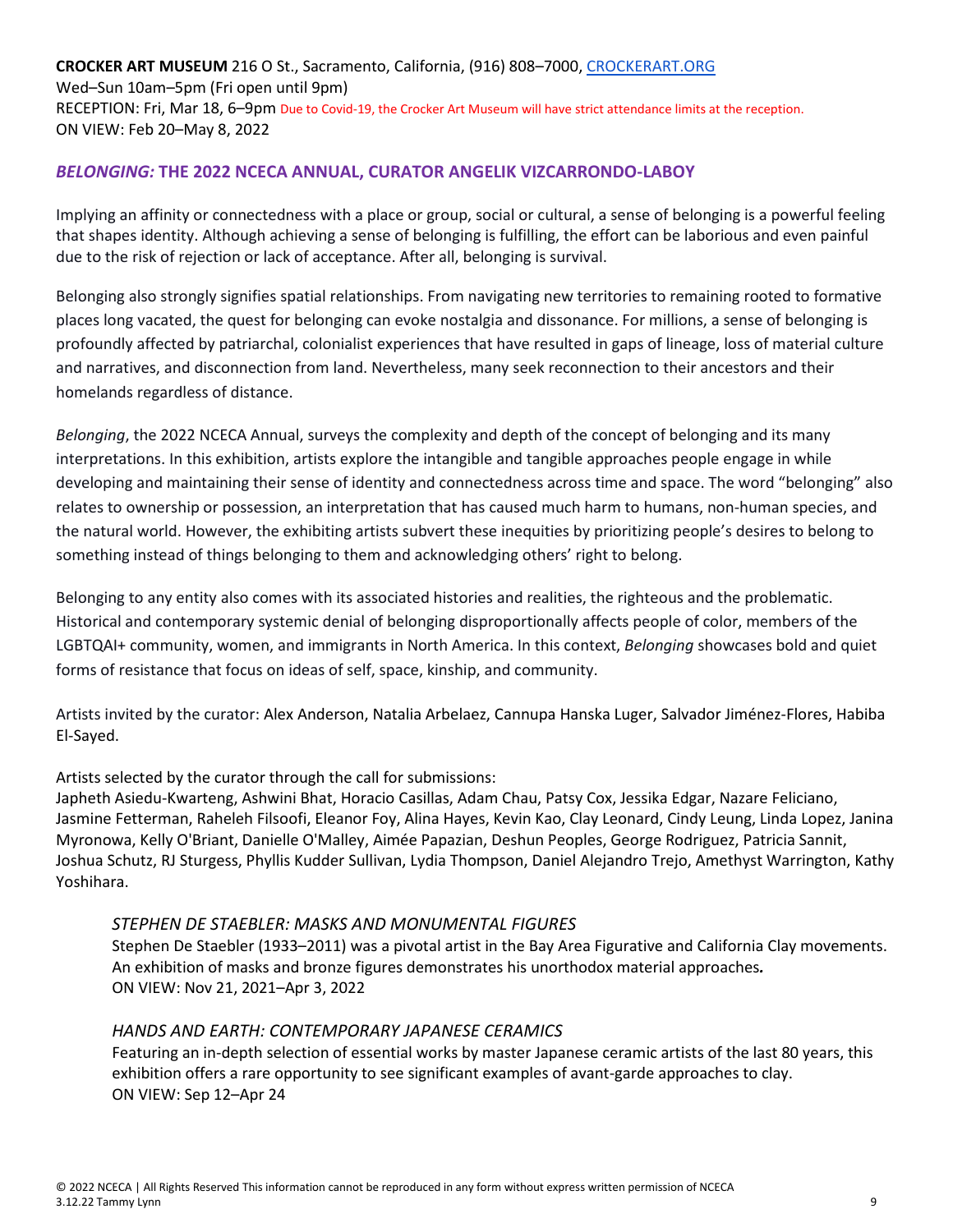## *THE CANDY STORE: FUNK, NUT, AND OTHER ART WITH A KICK*

Presenting the work of Robert Arneson, David Gilhooly, Sandra Shannonhouse, and others who exhibited at the Candy Store Gallery in Folsom and championed the funk aesthetic of California's Central Valley. ON VIEW: Jan 30–May 1

### **SPECIAL EVENT AT THE CROCKER**

The Crocker Art Museum in Sacramento will host a special preview of the new documentary film *Marguerite Wildenhain: The Art and Nature of Pond Farm* on Friday, March 18 at 6:45 and 7:45 pm, followed by a question and answer session with filmmaker David Washburn and, Michele Luna, Executive Director Emeritus of Stewards of the Coast and Redwoods. Admission is free to National Council on Education for the Ceramic Arts (NCECA) conference participants and guests.

## **EAST SACRAMENTO**

**FE GALLERY** 1100 65th St., Sacramento, California, 916-456-4455, FEGALLERY.COM Mon–Tue 9am–2pm, Wed 10am–9pm, Thu–Fri 9am–2pm and 5–9:30pm, Sat 10am–5pm RECEPTION: Fri, Mar 18, 5–9pm ON VIEW: Mar 7–19

#### *SOWN*

Seeds carry the life cycle; lives rise from fertile ground. Eight ceramic artists working in installation, sculpture, and pottery explore migration, experiences of immigration, and cultural hybridity. Organized by Hideo Mabuchi. Ashwini Bhat, Cara Faye Earl, Saly Lee, Cathy Lu, Hideo Mabuchi, Ibrahim Said, Hitomi Shibata, Takuro Shibata

**ARCHIVAL GALLERY** 3223 Folsom Blvd., Sacramento, California, 916-923-6204, ARCHIVALGALLERY.COM Tue–Sat 11am–4pm (Wed open 10am–5pm; Fri also open 5–9pm) RECEPTION: Fri, Mar 18, 5–9pm ON VIEW: Mar 3–26

#### *LAYERS UPON LAYERS*

Showcases artists working in complex and diverse ways whose approach to building methods and surface techniques explore how layers evoke meaning and add intricacy to their content. Organized by Shenny Cruces. Jennifer Brazelton, Gary Carlos, Shenny Cruces, Peter Harris, Tiffany Schmierer, Shannon Sullivan, Tomoko Nakazato, Sharon Virtue

# **SHEPARD GARDEN AND ARTS CENTER** 3330 McKinley Blvd., Sacramento, California, 916-452-8011 SGAAC.ORG

#### ARTBYFIRE.ORG

Tue–Sat 10am–5pm (Fri open until 9pm) RECEPTION: Fri Mar 18, 5–9pm ON VIEW: Mar 15– 19

### *AND SALT THE EARTH BEHIND YOU*

Emily Gordon and Whitney Vangrin's work connects themes of death and rebirth to environmental and cultural landscapes of shared reality through performance, time-based, and video installations by activating the senses. Organized by Emily Gordon.

#### *DEEP ROOTS; FRESH SHOOTS*

We are clay people deeply rooted in Sacramento for more than 45 years. This exhibition shares diverse work by past and present members of Art By Fire, Sacramento's oldest ceramics group. Organized by Sacramento Potters Group: Art By Fire. Dania Lukey, Chris Efstrantis, Sharon Bloom, Lee Kavaljian, Deborah Pittman, Roberta Almerez, Debbie Moore-Yip, Lynn Wood, Robyn Brakel, Marianne DeMartini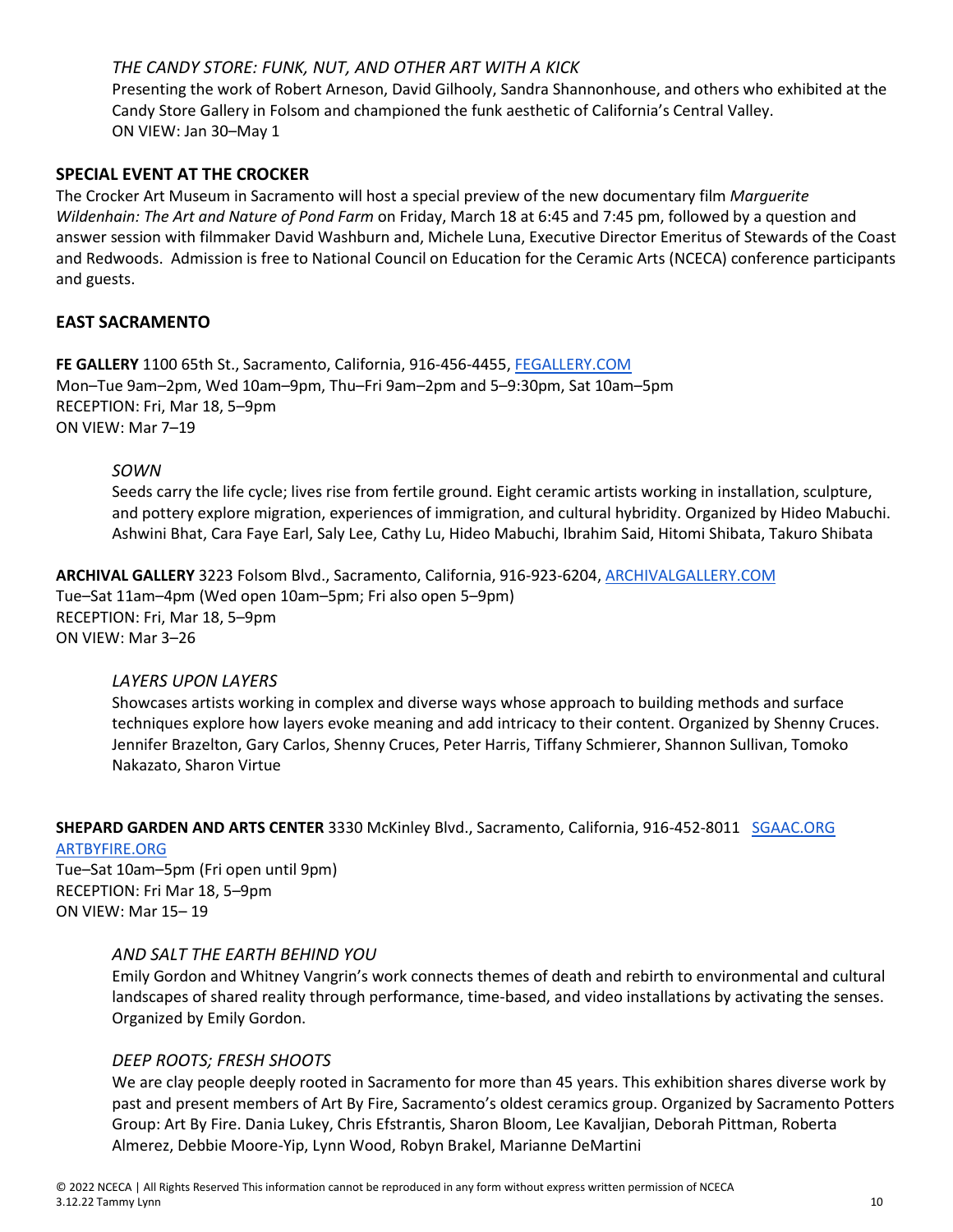#### **UNIVERSITY LIBRARY GALLERY, CALIFORNIA STATE UNIVERSITY, SACRAMENTO**

(Located on the first floor of the Library – find map and parking here) 6000 J St., Sacramento, California, 916-278-6898, CSUS.EDU/UNIVERSITY–GALLERIES/ Mon–Fri 10am–5pm (Fri open until 9pm), Sat 12–5pm RECEPTION: Fri, Mar 18, 5–8pm

#### *2022 NCECA JURIED STUDENT EXHIBITION*

The 2022 NCECA Juried Student Exhibition runs concurrently with *Fertile Ground,* the 56th annual conference of the National Council on Education for the Ceramic Arts, Sacramento, California, March 16–19, 2022. Ceramic artists Patsy Cox and Andres Payan Estrada selected works for the exhibition. Tony Baker, Chase Barney, Amanda Barr, Danqi Cai, Daniel Clauson, Laura Dirksen, Molly Duff, Noah Greene, Danielle Hawk, Maxwell Henderson, Laura Jenels, Nick Kakavas, Yi Young Kim, Ray Lewis, Tasha Lewis, Mathew McIntyre, Paige O'Toole, Alisha Porter, Leonard Reidelbach, Logan Reynolds, Mary Rhein, Sage Rucci, Elizabeth Scott, Katie Stone, Haley Summerfield, Alex Thomure, Hye Rin Woo, Alice Zerini-Le Reste. ON VIEW: Mar 1–Apr 15

## *EVERYTHING IS POSSIBLE; NOTHING IS PROBABLE: THE LEGACY OF THE CANDY STORE GALLERY IN THE SACRAMENTO STATE ART COLLECTION*

Celebrates the enduring influence of the Candy Store Gallery, Folsom, California (1962–1992) through works in the Sacramento State art collection. Curated by Kelly Lindner. Artists include Clayton Bailey, Robert Brady, Arthur Gonzalez, Irving Marcus, Joan Moment, Jim Nutt, Jack Ogden, Sandra Shannonhouse, Chris Unterseher, Peter VandenBerge, and others. ON VIEW: Mar 14–May 27

### **ROBERT ELSE GALLERY, CALIFORNIA STATE UNIVERSITY, SACRAMENTO** (located in Kadema Hall)

6000 J St., Sacramento, California, 916-278-6898, CSUS.EDU/UNIVERSITY-GALLERIES/ Tue–Sat 12–5pm, (Wed open 10am–5pm) ON VIEW: Mar 1–Apr 1

### *SCOTT PARADY, MARSHAL MAUDE, WILLIAM SCHWOB*

Scott Parady is the founder of the Cobb Mountain Art and Ecology Project, a ceramic residency that evolved from his 25-year pursuit of wood-fired ceramics. Bill Schwob and Marshal Maude have been collaborating with Parady since 2020 on lengthy wood firings to create large-scale ceramic sculpture. Organized by Scott Parady.

**CLAYARTSTUDIO814** 814 Alhambra Blvd., Sacramento, California, 916-838-2676, CLAYARTSTUDIO814.COM Tue–Sat 10am–7pm (Wed close at 5pm; Fri close at 9pm) RECEPTION: Fri, Mar 18, 5–9pm ON VIEW: Mar 15–19

#### *PRIMAL GESTURES*

Featuring the work of legendary artist M.C. Richards and contemporary artist Anthony Maki-Gill, this exhibition is an exploration and a search for creative resonance and linkages across time. Organized by Marsha Schindler.

#### *MC RICHARDS TRIBUTE*

Richards pioneered many of her influential ideas about cross-disciplinary experimentation in the arts at Black Mountain College in North Carolina (1945–1953). This exhibit features works from California collections and Black Mountain College Museum.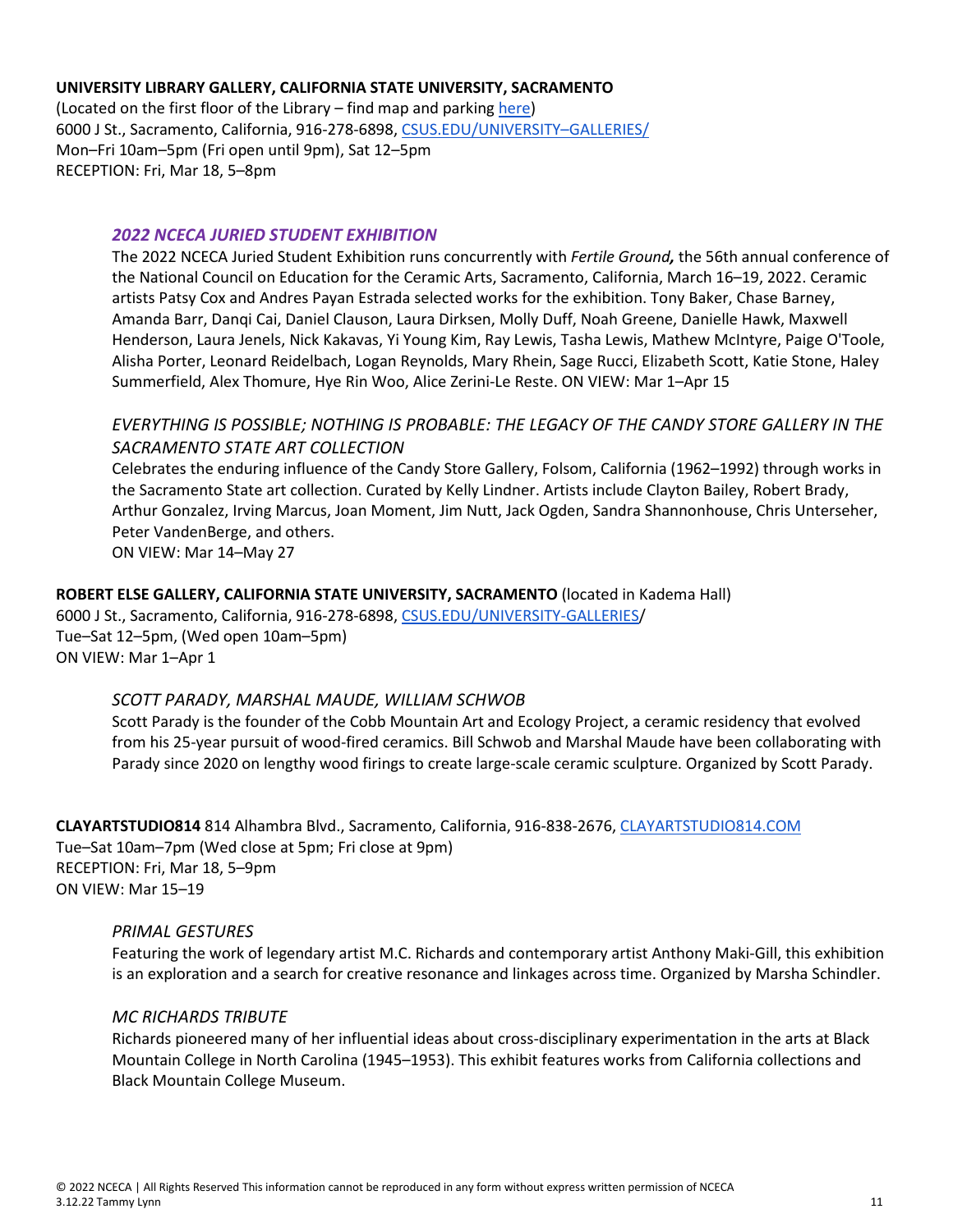## **NORTHEAST SACRAMENTO**

**ALPHA FIRED ARTS** 4675 Aldona Ln., Sacramento, California, 916-484-4424, ALPHAFIREDARTS.COM Tue–Sat 10am–5pm RECEPTION: Thu, Mar 17, 5–9pm ON VIEW: Mar 8– May 31

#### *LEGENDS AND LEGIONS: A SURVEY SHOW OF CALIFORNIA WOOD FIRING*

Countless wood kilns in California, this firing technique has found "Fertile Ground." Old-growth, fully grown, and sprouts highlight generational growth, honoring legends, celebrating leaders, and inspiring the next generation. Curated by T. Robert Pacini. Artists include Sam Clarkson, Richard Hotchkiss, Catherine Hiersoux, Heidi Kreitchet, Marc Lancet, Rodney Mott, Fred Olsen, Scott Parady, Josette Patterson, Nick Schwartz, and others.

**AMERICAN RIVER COLLEGE, KANEKO GALLERY** 4700 College Oak Dr., Sacramento, California, 916-484-8399

ARC.LOSRIOS.EDU/ABOUT–US/OUR–FACILITIES/KANEKO-GALLERY Mon–Sat 10am–5pm (Thu open until 9pm)

RECEPTION: Thu, Mar 17, 5–9pm ON VIEW: Mar 14–Apr 8

#### *OF THE EARTH*

This exhibition highlights the diversity of clay by showcasing a group of artists who use various techniques to explore traditional and figurative works. Curated by Patricia Wood. Ray Gonzales, Sandy Fong Whetstone, Kris Marubayashi, Deborah Pittman, Linda Fitz Gibbon, Rodney Mott, Tom Bartel, Andy Blanchard, Edmund Blackburn, Linda Gelfman, Bonnie Rascon, Grace Tuthill

#### **SOUTH SACRAMENTO**

**KONDOS GALLERY, SACRAMENTO CITY COLLEGE** 3835 Freeport Blvd., Sacramento, California, 916–558–2488 SCC.LOSRIOS.EDU/ABOUT–US/OUR–FACILITIES/KONDOS–GALLERY Mon–Tues, 11am–4pm; Wed, 10am–5pm, Thu 11am–4pm, Sat 11am–4pm RECEPTION: Fri, Mar 18, 5–9pm ON VIEW: Mar 9–Apr 8

#### *NOT SO GUILTY PLEASURES*

This group of artists explore the duality of guilty pleasures, highlighting the internal struggle. Artists explore this theme by embracing, exposing, or spurring us to action when experiencing guilty pleasures. Organized by Rebekah Bogard. Rebekah Bogard, Linda Ganstrom, Ovidio Giberga, Bryan Hiveley, Clayton Keyes, Bethany Krull, John Oliver Lewis, Jessica Putnam-Phillips, Alison Ragguette, Taylor Robenalt

**COSUMNES RIVER COLLEGE** 8401 Center Pkwy, Sacramento, California, 916-691-7561 CRC.LOSRIOS.EDU/ABOUT–US/OUR–FACILITIES/ART–GALLERY Mon–Fri, 12–5pm (Wed open at 10am; Thu close at 9pm), Sat 10am–5pm RECEPTION: Thu, Mar 17, 5–9pm ON VIEW: Feb 11–Mar 29

#### *REAL ID*

An exhibition of sculpture by a selection of diverse ceramic artists whoaddress the themes of identity and connectivity to the fertile earth. Curated by Linda S Fitz Gibbon. Shenny Cruces, Arthur Gonzalez, Pancho Jiménez, Jessica Putnam-Phillips, Kevin Snipes, Maya Vivas, Stan Welsh, Wanxin Zhang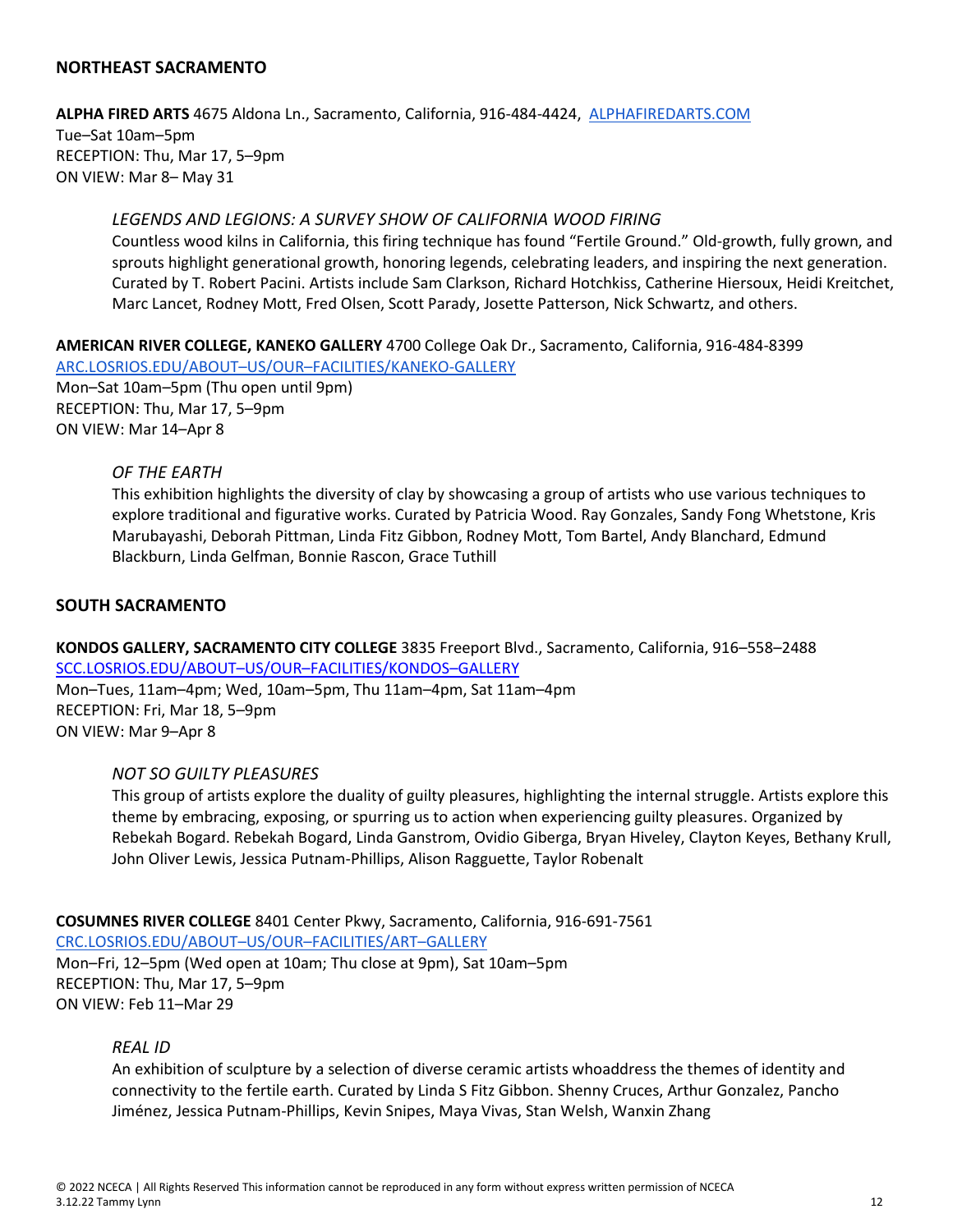#### **SACRAMENTO SUBURBS AND REGIONAL** in order by distance from the convention center.

## **SACRAMENTO FINE ARTS CENTER** 5330-B Gibbons Dr., Carmichael, California, 916-971-3713, SACFINEARTS.ORG

Tue 11am–3pm; Wed–Sat 10am–5pm (Thu open until 9pm) RECEPTION: Thu, Mar 17, 6–9pm ON VIEW: Mar 1–26

## *FROM GROUND TO SURFACE*

This exhibition features Northern California ceramic artists expressing their unique relationship with the land and culture they call home in the mountains and valleys of Napa and Sonoma. Organized by Benjie Heu. Sunshine Cobb, Forrest Lesch-Middelton, Kala Stein, Bobby Free, Sarah Brown, Owen Nelsen, Anela Ming-Yue Oh, Benjie Heu

## *MARC LANCET –- A HOUSE DIVIDED*

An exhibition of wood-fired sculptures featuring the physics of drying clay to create fragmented images of beauty, pathos, and fertile ground for reintegration.

## *RELICS AND REBIRTH*

The artists explore the many aspects of the feminine archetype, particularly its analogy to the earth, the body as vessel, nature, and the supernatural and subconscious worlds. Organized by Christa Assad and Sharon Virtue. Christa Assad, Michelle Gregor, Josie Jurczenia, MaryMar Keenan, Erin McGuiness, Sara Paloma, Whitney Smith, Sharon Virtue

## **MILLS STATION ARTS AND CULTURE CENTER (THE MACC)** 10191 Mills Station Rd. Rancho Cordova, California, 916-225-

7800 RCMACC.ORG Wed 10am–6pm, Thu–Fri 1–9pm, Sat 10am–6pm RECEPTION: Thu, Mar 17, 5–9pm ON VIEW: Mar 3–19

### *2021 ARCHIE BRAY FOUNDATION RESIDENT ARTISTS*

The Archie Bray Foundation presents new work by the 2021 Residents Artists. Curated by Maura Wright. Soojin Choi, Sydnie Jimenez, Uriel Caspi, Kristy Moreno, Yeh Rim Lee, Alessandro Gallo, Yeonsoo Kim, Candice Methe, Kelsie Rudolph, Steven Young Lee

### *BENEATH THE SURFACE – ORIGIN STORIES*

This exhibition presents the non–figurative work of six women originating from different parts of the world. Each artist explores pertinent ideas using organic forms infused with diverse meanings. Curated by Nancy M. Servis. Ashwini Bhat, Bean Finneran, Babs Haenen, Eva Kwong, Lauren Mabry, Elyse Pignolet

### *WOMXN OF ALFRED*

Artists highlight mentorship, intersectional feminism, and empowerment through artworks by female/trans/femme graduate candidates and their faculty, teaching fellow, and technicians at the New York State College of Ceramics at Alfred. Organized by Katie Fee. Linda Sikora, Megan Smythe, Hannah Thompsett, Adero Willard, Javaria Ahmad, Margeaux Claude, Katie Fee, Noah Greene, Jackie Head, Jolie Ngo, Paige O'Toole, Rose Schreiber-Stainthorp, Victoria Walton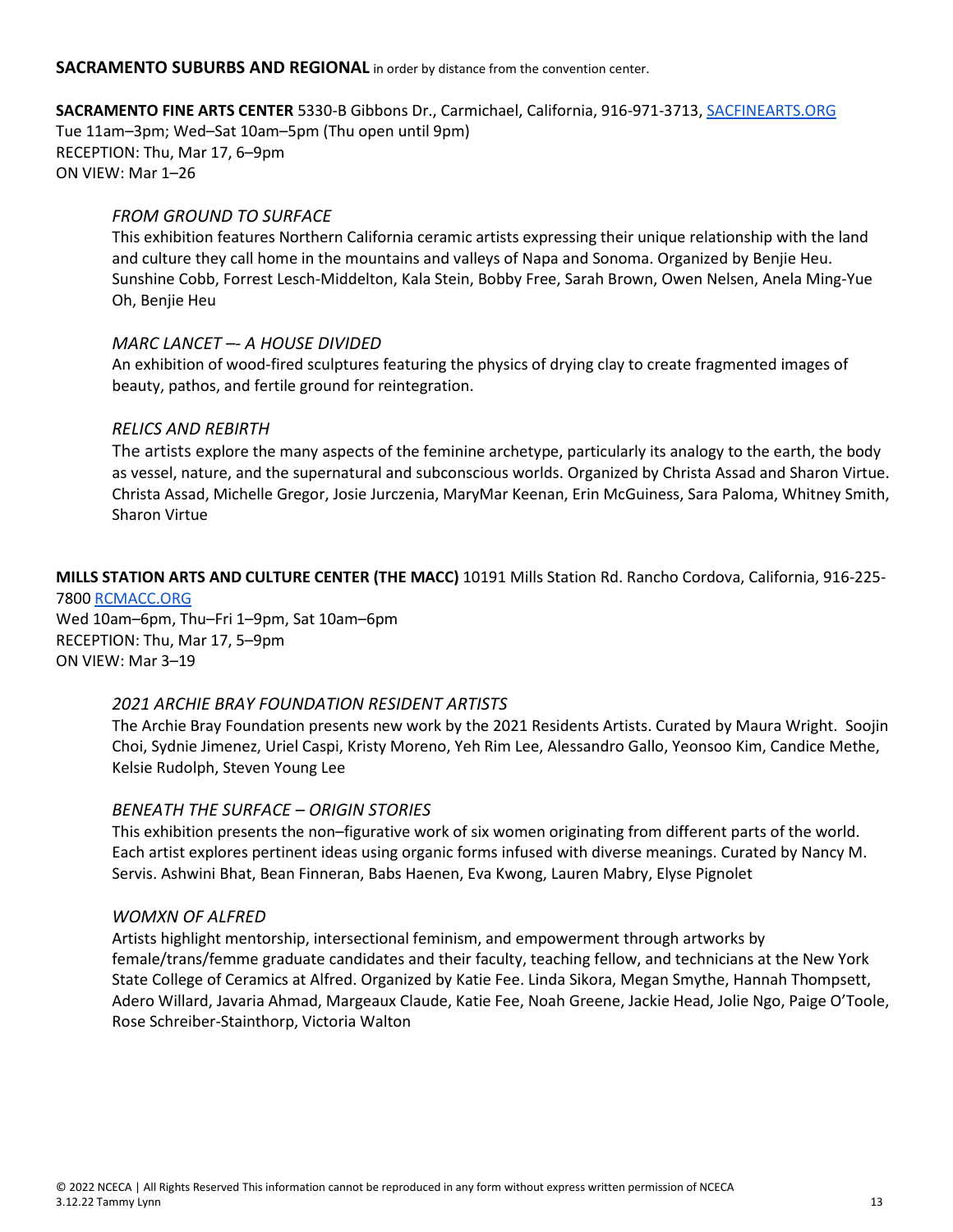**ACAI STUDIOS AND GALLERY** 7425 Winding Way Fair Oaks, California, 916-966-2453, ACAISTUDIOS.COM Tues 1–4pm, Wed 10am–5pm, Thu 1–4pm and 5–9pm, Fri 1–4pm, Sat 11am–3pm RECEPTION: Thu, Mar 17, 5–9pm ON VIEW: Mar 2–23

### *OF EARTH AND FIRE*

The exhibition *c*enters on ceramic art from the earth through fire partnered with the organic beauty and freedom of blending function with innovation. The tactical pleasure of clay combine with unique designs cultivated from nature and our blended region's diverse cultural and unique role. Curated by Sandee Hancock. Linda Gelfman, Sandy McCann, Terry Watson, Mark Slick

**THE ARTERY** 207 G St., Davis, California, 209-325-5923, THEARTERY.NET Mon–Sat 10am–6pm (Thu and Fri open until 9pm), Sun 12–5pm ON VIEW: Mar 14–25

#### *UNSETTLED LAND*

A solo exhibition of Elliott Kayser's figurative animal sculpture addresses modern agriculture.

**PENCE GALLERY** 212 D St., Davis, California, 530-758-3370, PENCEGALLERY.ORG Wed 10am–5pm, Thu–Sun, 11:30am–5pm RECEPTION: Thu, Mar 17, 5–9pm

#### *MARSHA SCHINDLER: LIFE WHISPERS, LISTEN CAREFULLY*

Marsha Schindler displays figurative ceramics exploring the connectivity between the natural world particularly trees and animals—and the human world. Through her installations and drawings, Schindler creates a world of cyclical growth and decay. Curated by Natalie Nelson. ON VIEW: Mar 14–May 15

## *TINDERBOX: WATER IN THE WEST*

Through ceramic diptychs, Bay Area sculptor Jeff Downing addresses the critical water shortage affecting the natural habitats of the Western US. Curated by Eileen Hendren. ON VIEW: Mar 14–May 15

#### *ON THE EDGE: CCA CLAY*

Viola Frey played a considerable role in the Bay Area's historic ceramic revolution. As head of the ceramics studio at California College of Arts, Frey fostered spirits of innovation and experimentation that continue to thrive. Organized by by Nancy Selvin and Nathan Lynch. Viola Frey, Nathan Lynch, Derek Weisberg, Cathy Lu, Tracy Ren, Arthur Gonzalez, Woody De Othello, Vicci Jang, Crystal Morey, Mary Alison Lucas ON VIEW: Mar 16–May 15

**JOHN NATSOULAS GALLERY** 521 1st St., Davis, California, 530-756-3938, NATSOULAS.COM Wed–Sun 10–5pm (Fri open until 10pm) RECEPTION: Fri Mar 18, 6–9pm ON VIEW: Mar 4–Apr 1

#### *TREE OF CERAMICS*

Davis is the home to one of the most prominent agricultural schools in the nation and the longest-running gallery in Northern California showing ceramics. This exhibition will have the ancestral tree showing the ceramics family from its beginnings to the present. Robert Arneson, Robert Brady, Victor Cicansky, Donna Billick, Esther Shimazu, Margaret Keelan, Patti Warashina, Irina Zaytceva, Beth Lo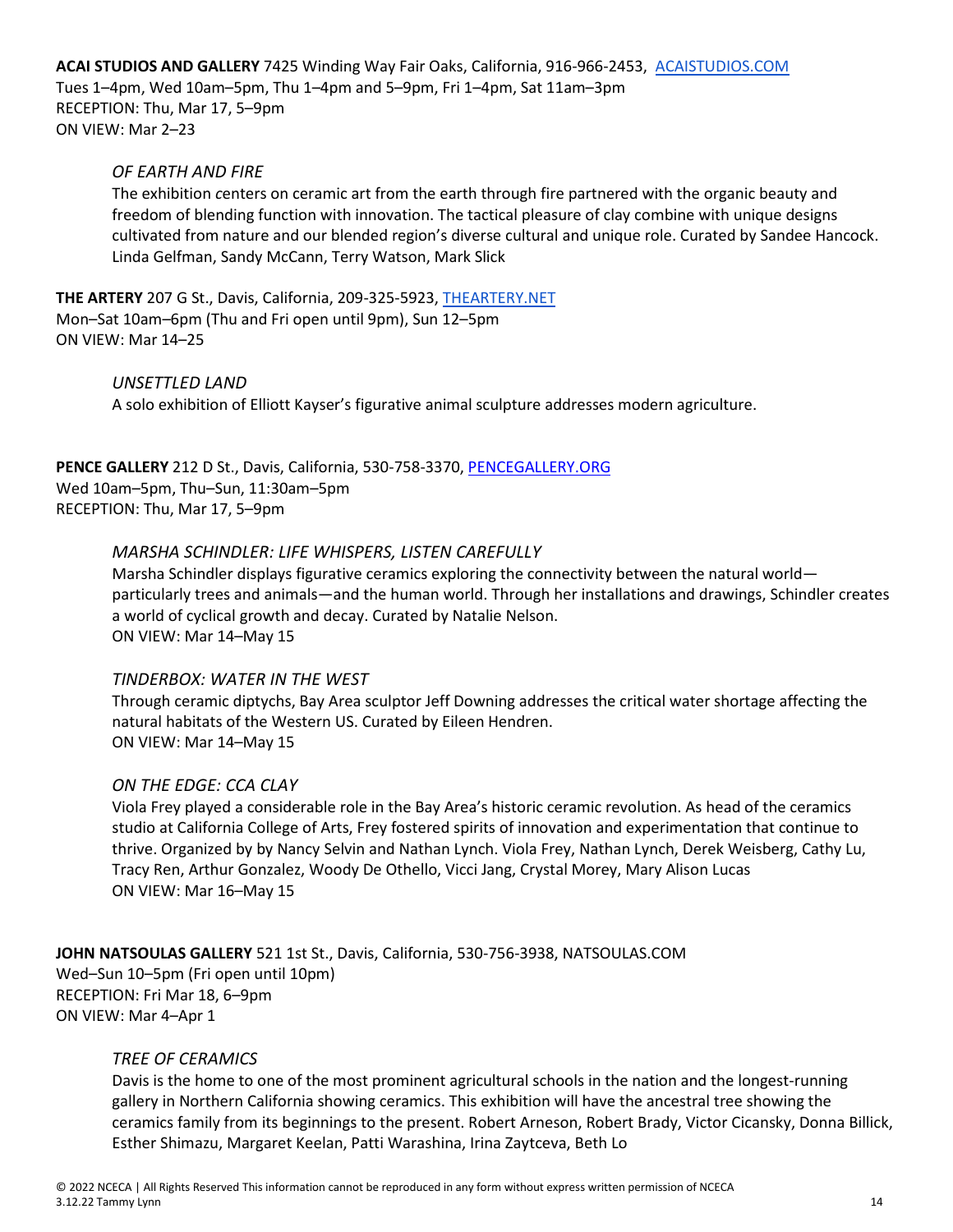**ELK GROVE FINE ARTS CENTER** 9683 Elk Grove Florin Rd., Elk Grove, California, 916-685-5992,

#### ELKGROVEFINEARTSCENTER.ORG

Wed 10am–5pm, Thu–Fri 11am–9:30 pm, Sat–Sun 11am–5pm RECEPTION: Thu, Mar 17, 4:30–9:30pm ON VIEW: Mar 16–19

## *GATHER*

Seven ceramic artists explore visual, metaphoric, and transformative interactions between ceramic materials and collected objects. Organized by Dennis Ritter. Chotsani Elaine Dean, Rachel Eng, Jesse Ring, Dennis Ritter, Amy Santoferraro, Grace Tessein, Casey Whittier

## *TEXTOLOGY*

Presenting the sculptural potency of written language through varied ceramic approaches, *Textology* artists implicitly and explicitly mine richly layered meanings from text's ubiquitous, global terrain. Organized by Stephanie Lanter. Stephanie Lanter, Dawn Holder, Emily O'Keeffe Connell, Kwan Jeong, Malcolm Mobutu Smith, Mimi Joung, Nicole Seisler, Thomas Müller, Xia Zhang

**BLUE LINE ARTS** 405 Vernon St., Ste 100 Roseville, California, 916-783-4117, BLUELINEARTS.ORG Mon–Sun 9am–5pm (Thu open until 9pm) RECEPTION: Thu, Mar 17, 5–9pm ON VIEW: Feb 11–Mar 26

## *NCECA 2022 MULTICULTURAL FELLOWSHIP EXHIBITION,* **CURATOR SANA MUSASAMA**

The *NCECA Multicultural Fellowship Exhibition* highlights the expansive work of past NCECA Multicultural Fellows. Abiam Alvarez, Japheth Asiedu-Kwarteng, Yael Braha, Summer Brooks, Grace Gittelman, Rika Kova, Walter Moore, Neha Pullarwar, Silvia Ritterling-Alvarez, Antra Sinha, Hye Rin Woo

## *CONSTRUCTED LANDSCAPES: BRICK, TILE, AND PILLAR*

Artists explore the interface between nature and culture through the liminal space of architecture. The artworks in this exhibition are explorations of architectural ornamentation influenced by natural forms and patterns. Organized by Eliza Au. Eliza Au, Grace Nickel, Audrey An, Sarah Heitmeyer

# *JONATHAN KEEP & TOM LAUERMAN: EXPLORATIONS AND COLLABORATIONS IN COMPUTER-AIDED COIL BUILDING*

An intimately scaled exhibition of 3-D printed vessels and architectural abstractions created via 3–D printing or "computer-aided coil building" showcasing the work of Jonathan Keep (UK) and Tom Lauerman (US). Organized by Tom Lauerman.

### *PAY DIRT*

Seven California artists mine relationships to our unique and complex environment, extracting nuggets of gold from the paydirt of their clay. Organized by Monica Van den Dool. Abiam Alvarez, Ilana Crispi, David Hicks, Lisa Reinertson, Greg Roberts, Monica Van den Dool, Stan Welsh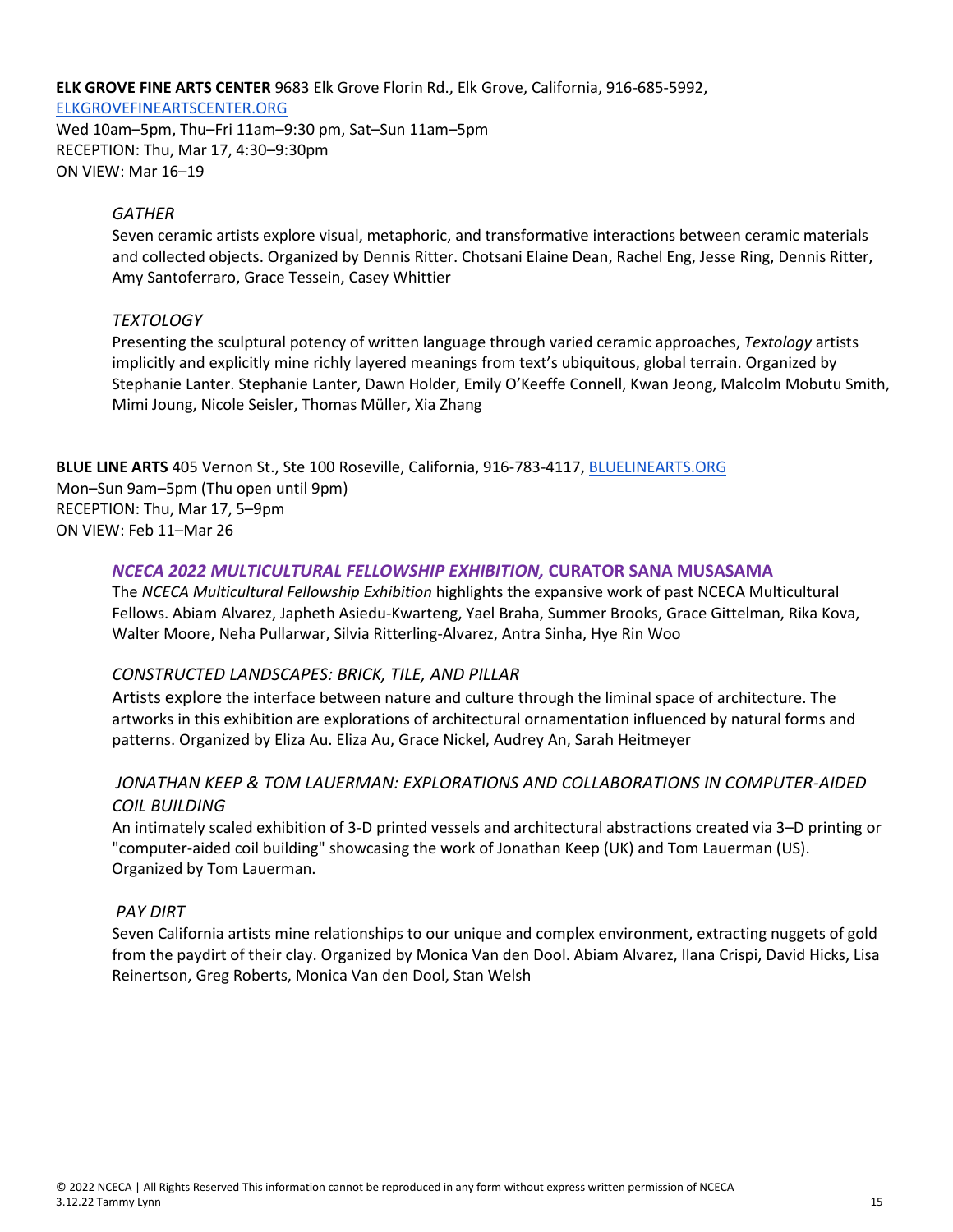**SIERRA FOOTHILLS CLAY ARTS** 316 Vernon St. Roseville, California, 530-274-7889, ASIFSTUDIOS.COM/SIERRA–

#### FOOTHILLS–CLAY–ARTS–1

Mon–Sun 9am–5pm (Thu open until 9pm) RECEPTION: Thu, Mar 17, 5–9pm ON VIEW: Feb 11–Mar 26

#### *SIERRA FOOTHILLS CLAY ARTS*

SFCA potters and sculptors in this exhibition are a significant force in realizing the art center's mission to engage the community with the creative power of ceramic art. Curated by ASiF Art Center. Deborah Bridges, Yvon Dockter, Claudia Jeffers, Carmen Lang, Chic Lotz, Amanda Paoletti, Risa Roseman, Jennifer Rugge, Rene Sprattling, Susan Steinbarth

**YOLOARTS, THE GIBSON HOUSE** 512 Gibson Rd., Woodland, California, 530-666-8147YOLOARTS.ORG/THE-HOUSE-AND-PROPERTY

Wed 10am–5pm, Thu 5–9pm, Fri 5–9pm, Sat 12:30–5pm RECEPTION: Thu, Mar 17, 5–9pm ON VIEW: Mar 16–Jun 24

#### *SIDE-BY-SIDE: HISTORIC AND CONTEMPORARY CERAMICS*

How does the medium of clay express the impact and influence of people and history? We invite visitors to look at historic ceramic objects through the lens of contemporary artists inside the landmark Gibson House. Curated by Iulia Bodeanu. Shenny Cruces, Zen Du, Linda Fitz Gibbon, Ianna Frisby, Ray Gonzales, Michelle Kern, William Peterson, Sandy Whetstone

## **YOLOARTS, THE BARN GALLERY** 512 Gibson Rd., Woodland, CA, 530-309-6464, YOLOARTS.ORG/THE-BARN-GALLERY

Wed 10am–5pm, Thu 5–9pm, Fri 5–9pm, Sat 12:30–5pm RECEPTION: Thu, Mar 17, 5–9pm ON VIEW: Mar 16–June 11

#### *AFTER VIOLA*

This exhibition features five Bay Area artists engaging with the Viola Frey Archives. These response works create cross-generational conversations that bridge the fertile past of ceramics with its exciting future. Organized by Ashwini Bhat and Kari Marboe. Ashwini Bhat, Nicki Green, Cathy Lu, Nathan Lynch, Kari Marboe

**RIDLEY GALLERY, SIERRA COLLEGE** 5001 Sierra College Blvd., Rocklin, California, 530-219-9610

SIERRACOLLEGE.EDU/ABOUT-US/VISIT/RIDLEY-GALLERY.PHP

Mon–Fri 11am–6pm (Thu open until 9pm) RECEPTION: Thu, Mar 17, 5–9pm ON VIEW: Mar 15–Apr 7

### *THE PRESENCE OF THE ABSENT*

These artists explore how objects can represent or act as a proxy for human presence through the key concepts of the body, the ephemeral, and the passage of time. Curated by Eliza Au. Du Chau, Parvin Peivandi, Jihye Han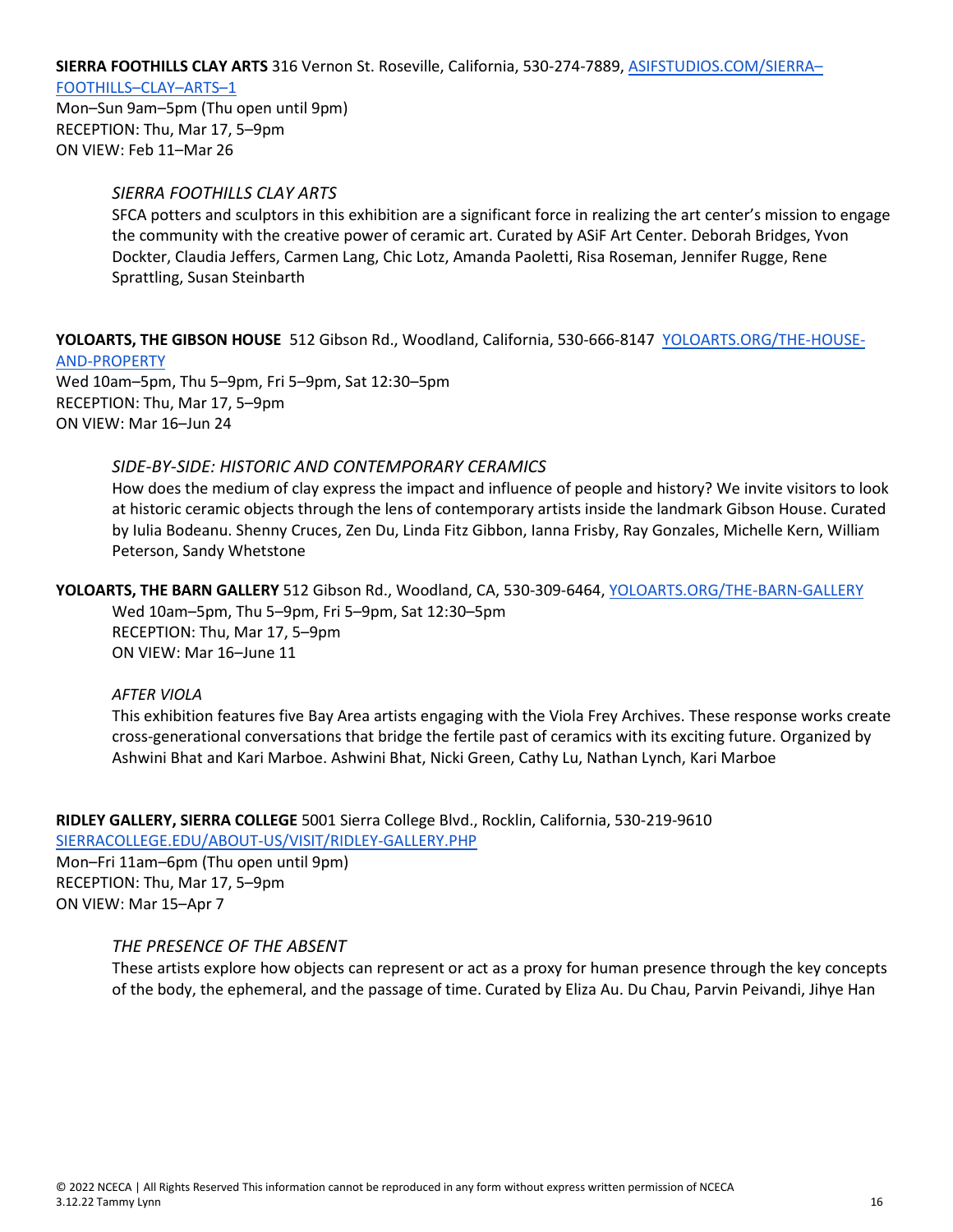## **HARRIS CENTER FOR THE ARTS, BANK OF AMERICA GALLERY AT FOLSOM LAKE COLLEGE** 10 College Parkway Folsom,

California 916-608-6556, HARRISCENTER.NET/VISIT/BANK-OF-AMERICA-GALLERY Tue 10am–3pm, Wed 10am–5pm, Thu–Fri 5–9pm, Sat 5–8pm RECEPTION: Thu, Mar 17, 6:30–8:30pm ON VIEW: Feb 11–Mar 27

## *THIS IS THE ANTHROPOCENE*

Five artists respond to the current geological age, through which human activity has a dominant influence on the climate and the environment. Organized by Jenni Ward and Cynthia Siegel. Cynthia Siegel, Jenni Ward, Wesley Wright, Shannon Sullivan, Susan Whitmore

**ART LEAGUE OF LINCOLN** 560 Sixth St., Lincoln, California, 916-209-3499, ARTLEAGUEOFLINCOLN.COM Mon–Sun 10am–5pm (Sat open until 7pm) RECEPTION: Sat, Mar 19, 5–7pm ON VIEW: Mar 2–26

*SMALL FEATS OF CLAY, A LEGACY REIMAGINED CERAMIC COMPETITION 2022* In honor of the 2022 NCECA conference in Sacramento, our show's theme is "Well-Grounded," celebrating the organic effect of working with clay as an expressive art.

**LH HORTON JR GALLERY** San Joaquin Delta College, Shima Building Room 144, 5151 Pacific Ave., Stockton, California, 209-954-5507 GALLERY.DELTACOLLEGE.EDU Tue–Fri 10am–5pm, Sat 11am–5pm RECEPTION: Sat, Mar 19, 3–5pm ON VIEW: Feb 10–Mar 19

### *VISIONS IN CLAY INVITATIONAL*

Jurors selected the artists in this exhibition from the past ten years of *Visions in Clay,* an annual juried show. The ceramic work presented is inspired by food culture, the landscape, and its inhabitants, inviting viewers to investigate our relationship to the natural world and each other. Organized by Jan Marlese. Ted Adler, Amanda Barr, Dylan Beck, Brian Caponi, Linda S. Fitz Gibbon, José Flores Nava, Adrián Gómez, Ryana Lawson, Kathy Pallie, Carlos Enrique Prado

**DI ROSA CENTER FOR CONTEMPORARY ART** 5200 Sonoma Highway, Napa, California, 707-226-5991, DIROSAART.ORG Fri –Sun 11am–4pm

ON VIEW: Mar 11–July 3

### *ANYTHING WITH A HOLE IS ALSO A BEAD*

This participatory project is led by ceramic artist and educator Erik Scollon. Ceramic beads, beaded wearables, and large woven and knotted panels intervene into spaces ranging from the intimacy of wearables up to the scale of architectural dividers, exploring the other side of Bay Area Ceramics.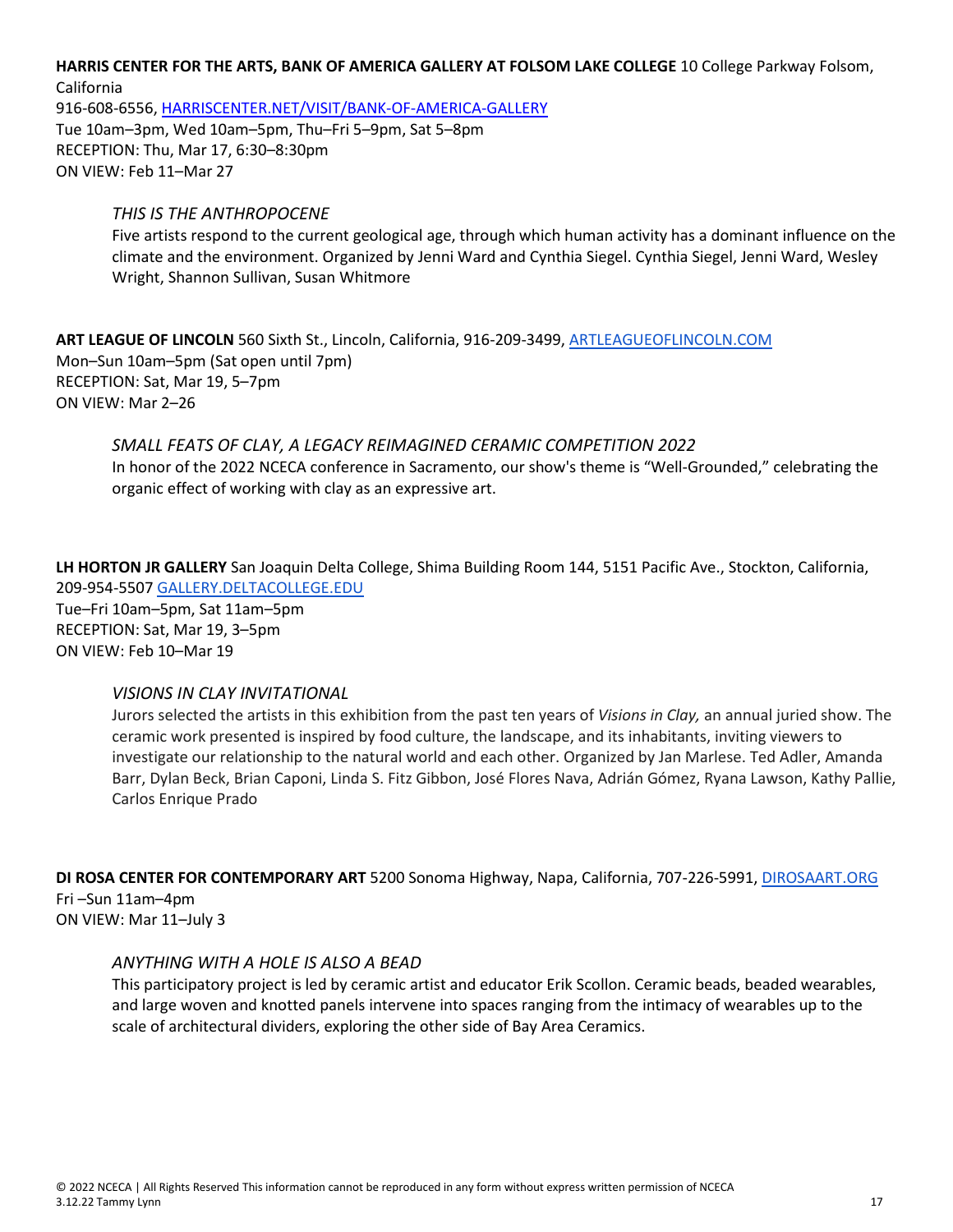**ARTS BENICIA** 1 Commandant's Lane, Benicia, California**,** 707-747-0131, ARTSBENICIA.ORG Wed 10am–5pm; Thu–Sun 1–5pm ON VIEW: Mar 12–Apr 10

## *TAP ROOTS: CERAMIC ARTIST EDUCATORS OF NORTHERN CALIFORNIA*

Arts Benicia and Epperson Gallery of Ceramic Arts join forces in an extensive exhibition of more than 60 ceramic artist faculty from Northern California Colleges and Universities. Curated by Suzanne Long, Celeste Smeland, Lisa Reinertson, and Lordy Rodriguez. Artists include Tiffany Schmierer, Richard Shaw, Ehren Tool, Wanxin Zhang, Laura van Duren, John Roloff, Yoshio Taylor, Pancho Jimenez, Peter Vandenberge, Michelle Gregor, and others.

**EPPERSON GALLERY OF CERAMIC ARTS** 1400 Pomona St., Crockett, California, 510-787-2925, EPPERSONGALLERY.COM Tue 2–7pm, Wed 10am–5pm, Sat 11am-7pm, Sun 11–6pm ON VIEW: Mar 1 –Apr 10

## *TAP ROOTS: CERAMIC ARTIST EDUCATORS OF NORTHERN CALIFORNIA*

Epperson Gallery of Ceramic Arts and Arts Benicia join forces in an extensive exhibition of more than 60 ceramic artist faculty from Northern California Colleges and Universities. Organized by Suzanne M Long, Celeste Smeland, Lisa Reinertson, and Lordy Rodriguez. Artists include Lisa Reinertson, Jeff Downing, Michelle Gregor, Clayton Bailey, Wanxin Zhang, Arthur Gonzalez, Nancy Selvin, Shenny Cruces, and many more.

### *WAKING IS DREAMING: MARGARET KEELAN AND SUZANNE M LONG*

We invite the viewer on a journey of self-reflection and discovery that investigates mortality, melancholy, and issues of innocence, beauty, aging, and decay.

**FALKIRK CULTURAL CENTER** 1408 Mission Ave, San Rafael, California 415-485-3328 CITYOFSANRAFAEL.ORG/FALKIRK/ Tue–Fri 1–5pm, Sat 10am–1pm ON VIEW: Mar 11–Apr 15

### *R'EVOLUTION*

Juried by Antonia Lawson, this exhibition presents figurative and non-figurative works by 30+ artists from the Terra Linda Ceramic Artists vibrant community. Each artist presents their interpretation of the theme R'Evolution, a compound word that offers exciting opportunities in clay. Organized by Nadia Tarzi Saccardi and Jo Clarke. Artists include Jo Clarke, Becky Ordin, Cathie Blackstone, Geraldine GaNun, Melissa Woodburn, Nadia Tarzi-Saccardi, Nicolas Vasquez, Brianna Woodward, Cornelia Nevitt, Susan Hontalas, and others.

**CALIFORNIA STATE UNIVERSITY, CHICO, JACKI HEADLEY UNIVERSITY ART GALLERY** 400 W 1st St, Arts & Humanities Building, 1st and Salem St., Chico, California, 530-898-5331, HEADLEYGALLERYCSUCHICO.COM Mon–Sat 12–4 and by appointment. ON VIEW: Feb 7–Mar 22

### *CULTIVATING CLAY: A SURVEY OF CHICO STATE CERAMICS SINCE 1996*

A bountiful harvest of the current work in ceramics by California State University, Chico alumni, drawn from the last quarter-century of Chico State ceramics students. Curated by Cameron Crawford. Linda Lopez, Rickie Barnett, Meaghan Gates, Michael T. Hurley, Kristy Moreno, Kelly Daniels, Adam Redd, Kelly Berning, Chaz Martinsen, Brian McNamara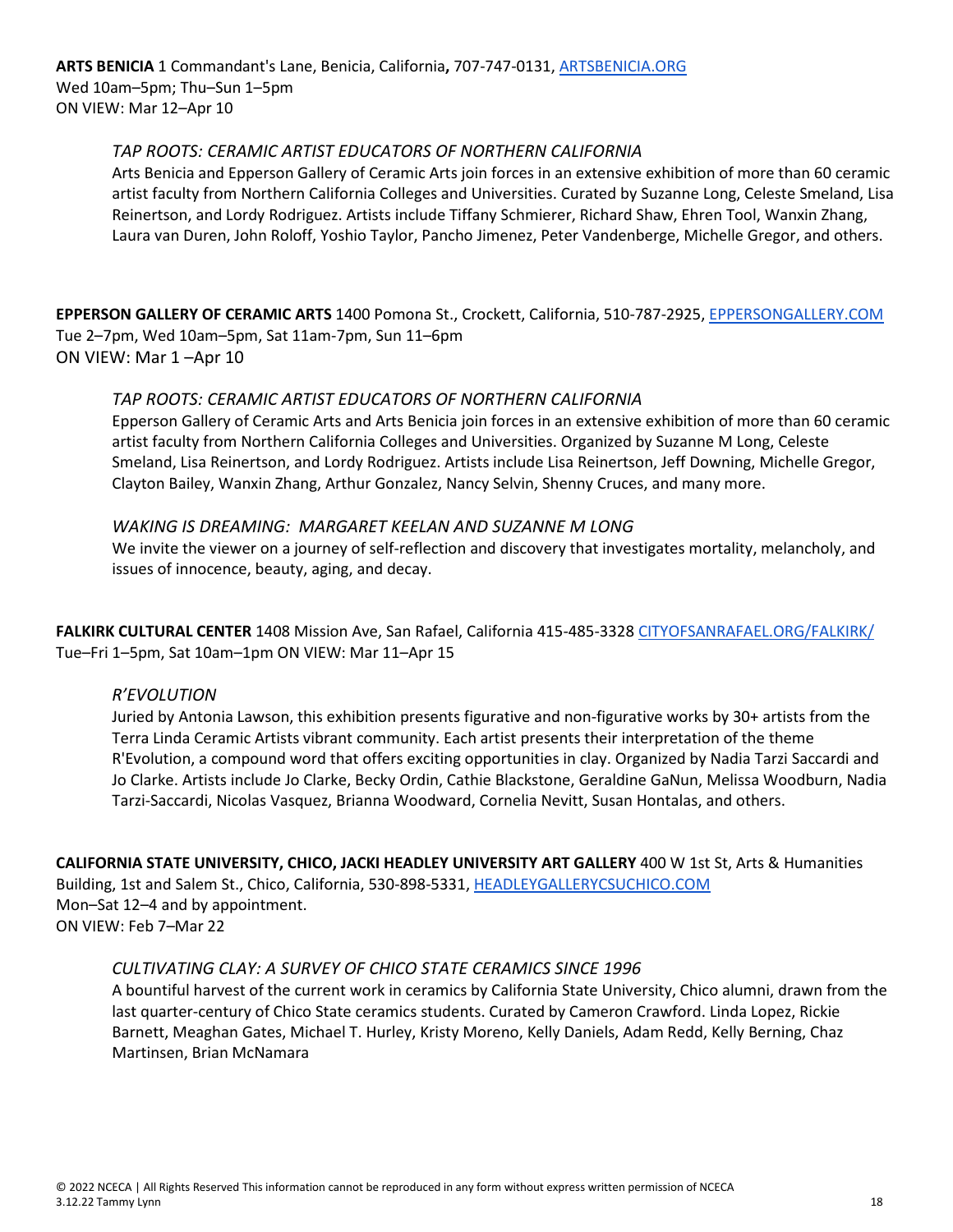## **SONOMA/NAPA VALLEY**

#### **SONOMA PLAZA** 453 1st St E, Sonoma, California. Outdoor sculpture ON VIEW: 24/7

### *A DELICATE BALANCE*

Built at a monumental scale, Jun Kaneko's heads as sculptural forms are timely because anyone and everyone can personally identify with a non-gendered, abstract head. And yet, the artist loads them with a vast array of traditions, meanings, and associations. Presented through a partnership between Sonoma Valley Museum of Art and Sonoma Community Center.

**SONOMA VALLEY MUSEUM OF ART** 551 Broadway Sonoma, California, 707-939-7862, SVMA.ORG Wed–Sun 11am – 5pm ON VIEW: Jan 1 –Mar 27 Admission fees waived for NCECA Conference attendees.

*OUT OF OUR MINDS: THE ART OF CLAYTON BAILEY AND TONY NATSOULAS* Bringing together two giants of California Bay Area ceramics, this exhibition is also a mini-retrospective honoring Bailey, who passed away in 2020 in Port Costa.

**MODERN ART WEST** 521 B Broadway Sonoma, California, 833-277-1242, MODERNARTWEST.COM Wed–Sun 12–5pm ON VIEW: Mar 15–22

#### *MODERN AND CONTEMPORARY BAY AREA CERAMICS*

This exhibition, highlighting modern and contemporary ceramics, includes work by Peter Voulkos, Viola Frey, Clayton Bailey, Stephen DeStaebler, Maija Peeples-Bright, Manuel Neri, and others. Organized by Modern Art West.

**LA HAYE ART CENTER, ALLEY GALLERY** 148 East Napa St., Sonoma, California, 707-694-4077, ALLEY.GALLERY Mon–Sat 10am–4pm and by appointment ON VIEW: Mar 1–Apr 2

#### *QUENCH: THINGS FOR AND ABOUT WATER*

A culmination of ceramic work by Kala Stein, the artist explores motifs of water, fragility, and the changing California landscape through vessels, wall work, and experimental design. Organized by Kala Stein.

**SONOMA COMMUNITY CENTER** 276 East Napa St., Sonoma, California, 707-938-4626 x9,

SONOMACOMMUNITYCENTER.ORG

Mon–Sat 10am–4pm and by appointment. ON VIEW: Mar 9– 26

#### *TABLE FLARES: SIGNALS OF SOCIAL AND ENVIRONMENTAL CHANGE*

Featuring a crop of local artists, the group examines craft and foods' direct ties to the earth by illuminating social and environmental justice issues. Curated by Sara Morris and Matthew Limb. Ehren Tool, Julie Cloutier, Ilana Crispi, Nicki Green, Abiam Alvarez, Jose Manuel Flores Nava, Anela Ming-Yue Oh, Cathy Lu, Kala Stein.